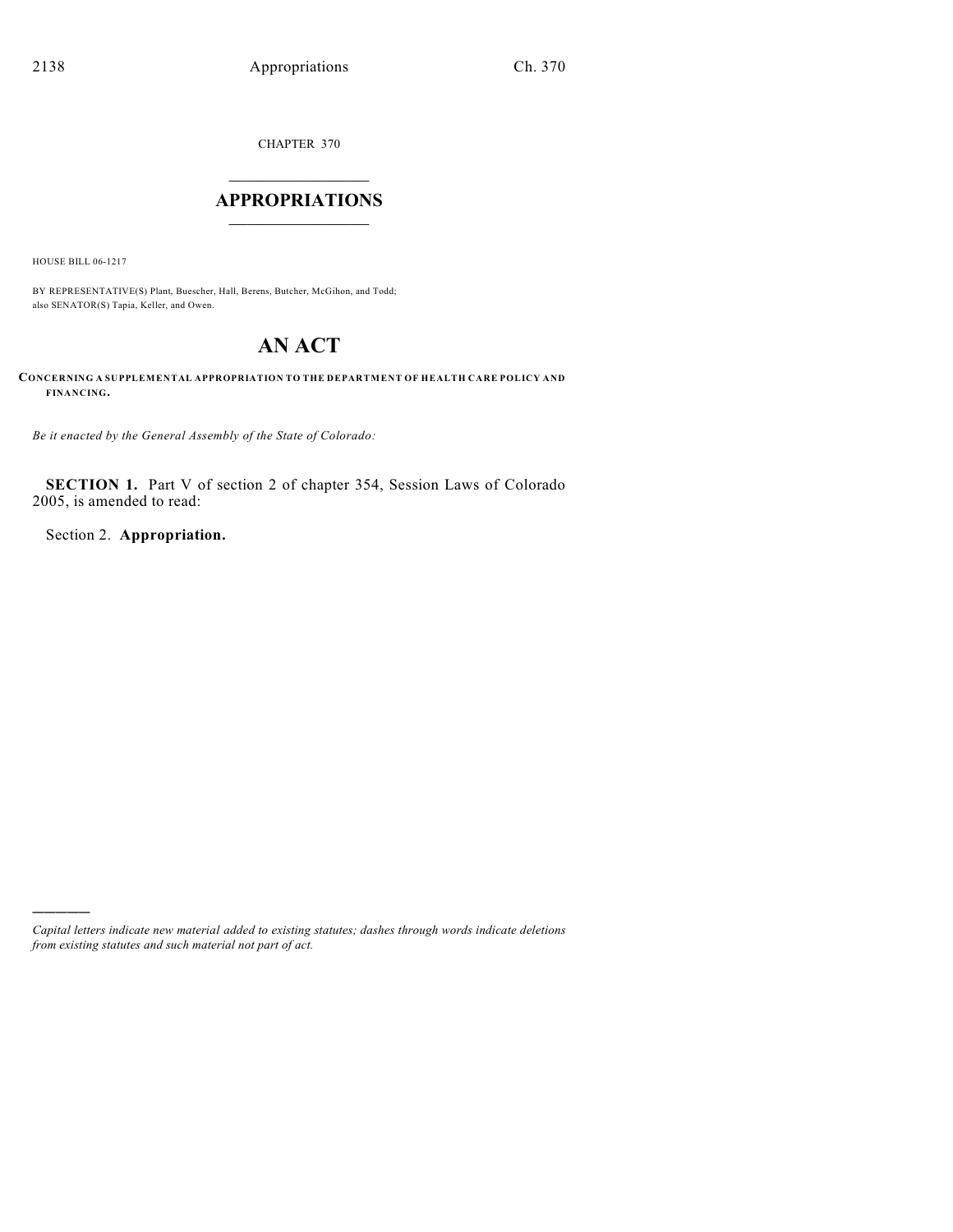|                 |              |             | APPROPRIATION FROM |              |               |              |  |  |  |
|-----------------|--------------|-------------|--------------------|--------------|---------------|--------------|--|--|--|
|                 |              |             |                    |              |               |              |  |  |  |
| ITEM &          | <b>TOTAL</b> | GENERAL     | <b>GENERAL</b>     | CASH         | <b>CASH</b>   | FEDERAL      |  |  |  |
| <b>SUBTOTAL</b> |              | <b>FUND</b> | <b>FUND</b>        | <b>FUNDS</b> | <b>FUNDS</b>  | <b>FUNDS</b> |  |  |  |
|                 |              |             | <b>EXEMPT</b>      |              | <b>EXEMPT</b> |              |  |  |  |
|                 |              |             |                    |              |               |              |  |  |  |

### **PART V DEPARTMENT OF HEALTH CARE POLICY AND FINANCING**

### **(1) EXECUTIVE DIRECTOR'S OFFICE<sup>32</sup>**

| <b>Personal Services</b>  | 14,415,497            | 6,378,415(M) | $275,340$ <sup>*</sup> | 7,761,742 |
|---------------------------|-----------------------|--------------|------------------------|-----------|
|                           | 14,864,329            | 6,359,315(M) | 767,630 <sup>a</sup>   | 7,737,384 |
|                           | $(206.1 \text{ FTE})$ |              |                        |           |
|                           | $(205.6$ FTE)         |              |                        |           |
| Health, Life, and Dental  | 476,625               | 212,656(M)   | $10.156^{\circ}$       | 253,813   |
| Short-term Disability     | 19,332                | 8,563(M)     | $294^{\circ}$          | 10,475    |
| S.B. 04-257 Amortization  |                       |              |                        |           |
| Equalization              |                       |              |                        |           |
| Disbursement              | 27,857                | 12,168(M)    | 500 <sup>b</sup>       | 15,189    |
| Salary Survey and Senior  |                       |              |                        |           |
| <b>Executive Service</b>  | 394,534               | 172,506(M)   | $8,260^\circ$          | 213,768   |
| Workers' Compensation     | 30,301                | 15,151(M)    |                        | 15,150    |
|                           | 39,404                | 19,702(M)    |                        | 19,702    |
| <b>Operating Expenses</b> | 1,070,261             | 526,844(M)   | $3,321$ <sup>d</sup>   | 540,096   |
|                           | 1,079,855             | 526,720(M)   | $13.561$ <sup>d</sup>  | 539,574   |
|                           |                       |              |                        |           |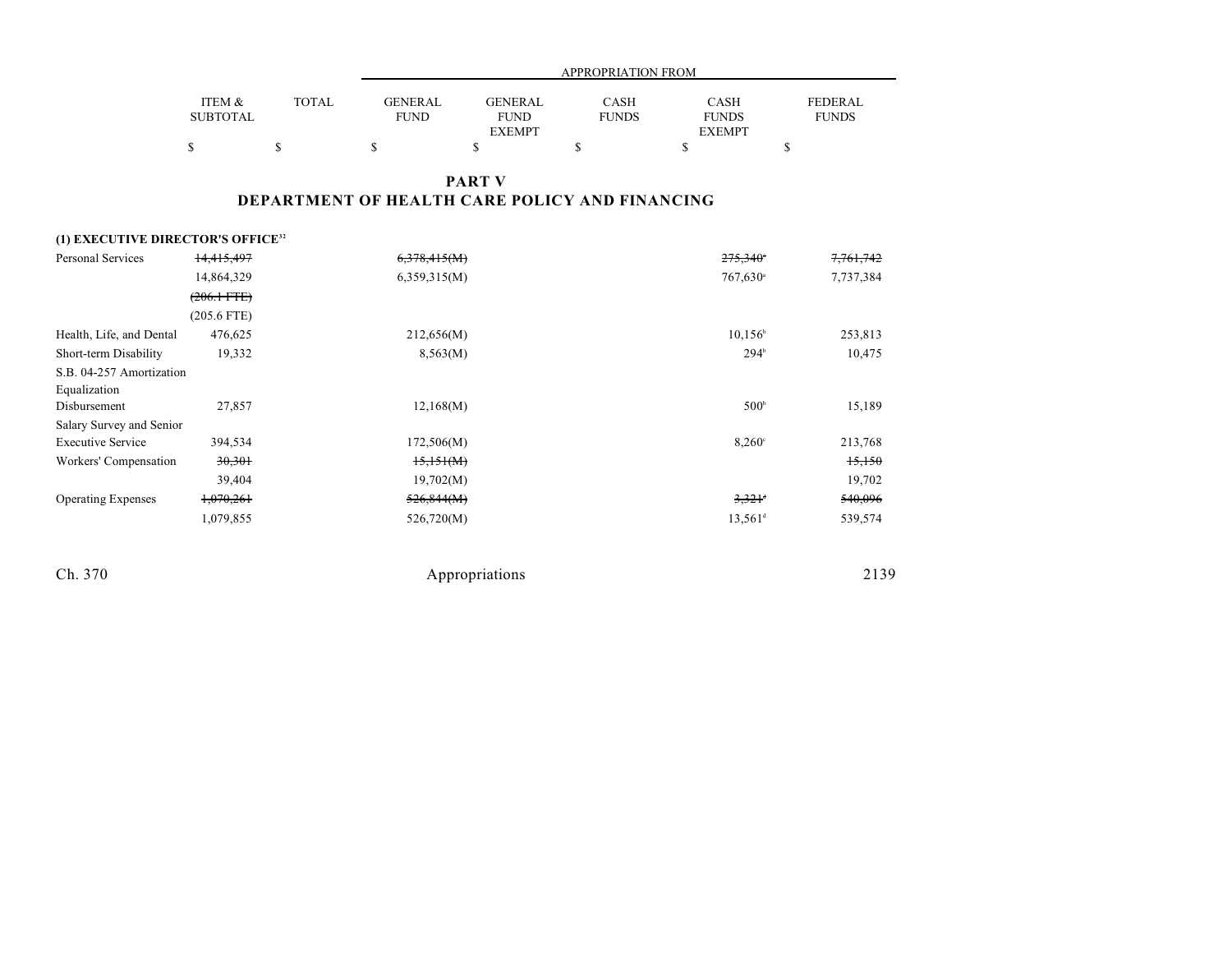|                                                  |                                 |                             | APPROPRIATION FROM                  |                                                      |                                   |                                                    |                                      |  |
|--------------------------------------------------|---------------------------------|-----------------------------|-------------------------------------|------------------------------------------------------|-----------------------------------|----------------------------------------------------|--------------------------------------|--|
|                                                  | ITEM &<br><b>SUBTOTAL</b><br>\$ | <b>TOTAL</b><br>$\mathbf S$ | <b>GENERAL</b><br><b>FUND</b><br>\$ | <b>GENERAL</b><br><b>FUND</b><br><b>EXEMPT</b><br>\$ | <b>CASH</b><br><b>FUNDS</b><br>\$ | <b>CASH</b><br><b>FUNDS</b><br><b>EXEMPT</b><br>\$ | <b>FEDERAL</b><br><b>FUNDS</b><br>\$ |  |
|                                                  |                                 |                             |                                     |                                                      |                                   |                                                    |                                      |  |
| Legal Services and Third<br>Party Recovery Legal |                                 |                             |                                     |                                                      |                                   |                                                    |                                      |  |
| Services for 12,684 hours                        | 817,483                         |                             | 331,724(M)                          |                                                      | $68,929^\circ$                    | $5,662^b$                                          | 411,168                              |  |
| Administrative Law                               |                                 |                             |                                     |                                                      |                                   |                                                    |                                      |  |
| Judge Services                                   | 674,931                         |                             | 337,466(M)                          |                                                      |                                   |                                                    | 337,465                              |  |
|                                                  | 505,921                         |                             | 252,961(M)                          |                                                      |                                   |                                                    | 252,960                              |  |
| Purchases of Services                            |                                 |                             |                                     |                                                      |                                   |                                                    |                                      |  |
| from Computer Center                             | 156,311                         |                             | 61,921(M)                           |                                                      |                                   | $16,235(T)$ <sup>f</sup>                           | 78,155                               |  |
|                                                  | 93,436                          |                             | 30,483(M)                           |                                                      |                                   |                                                    | 46,718                               |  |
| Payment to Risk                                  |                                 |                             |                                     |                                                      |                                   |                                                    |                                      |  |
| Management and                                   |                                 |                             |                                     |                                                      |                                   |                                                    |                                      |  |
| Property Funds                                   | 63,618                          |                             | 31,810(M)                           |                                                      |                                   |                                                    | 31,808                               |  |
|                                                  | 21,976                          |                             | 10,988(M)                           |                                                      |                                   |                                                    | 10,988                               |  |
| Capitol Complex Leased                           |                                 |                             |                                     |                                                      |                                   |                                                    |                                      |  |
| Space                                            | 336,457                         |                             | 168,229(M)                          |                                                      |                                   |                                                    | 168,228                              |  |
|                                                  | 332,915                         |                             | 166,458(M)                          |                                                      |                                   |                                                    | 166,457                              |  |
| Commercial Leased                                |                                 |                             |                                     |                                                      |                                   |                                                    |                                      |  |
| Space                                            | 36,278                          |                             | 18,139(M)                           |                                                      |                                   |                                                    | 18,139                               |  |
|                                                  | 61,233                          |                             |                                     |                                                      |                                   | $24,955(T)^{m}$                                    |                                      |  |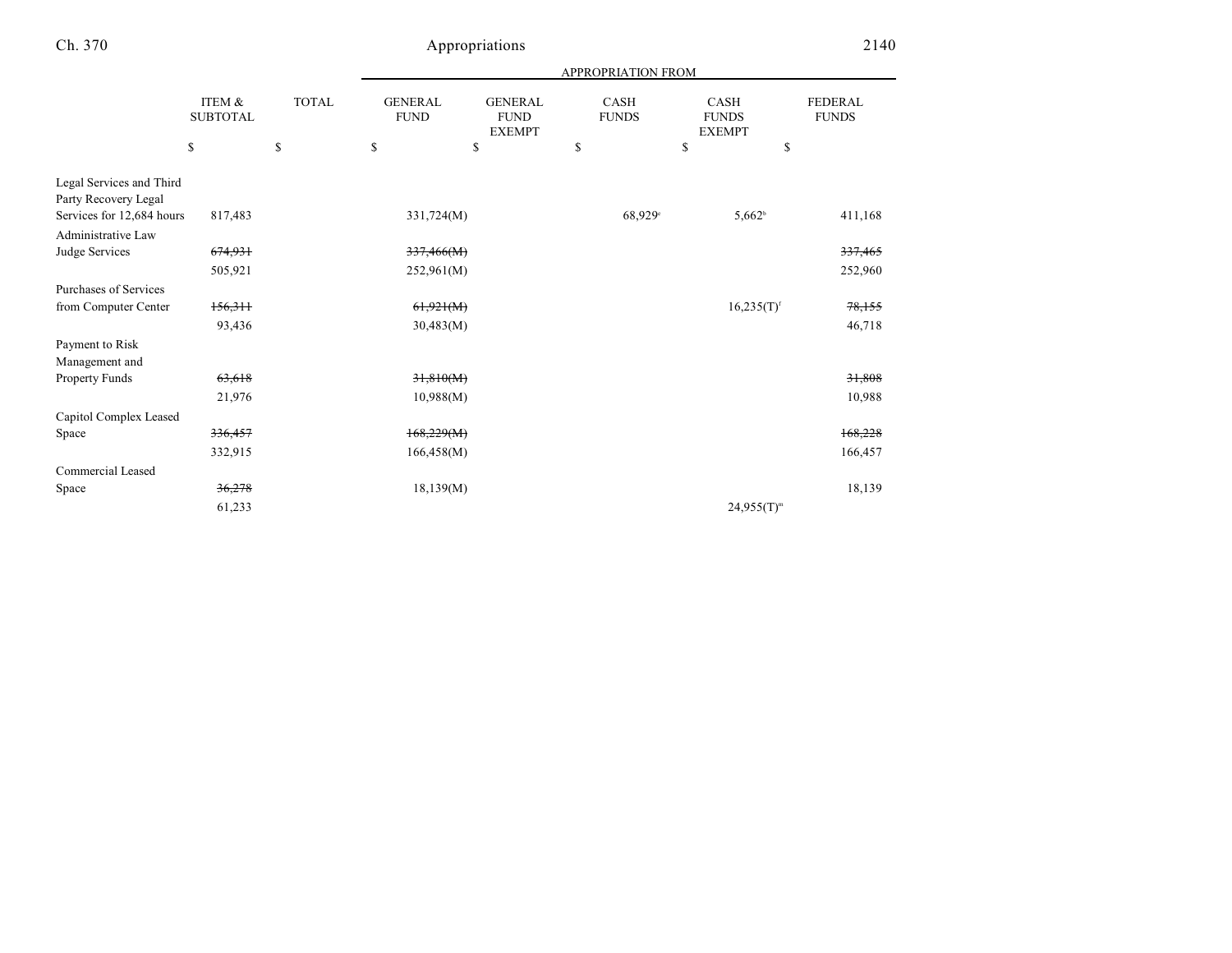| Transfer to the                   |            |                |                      |            |
|-----------------------------------|------------|----------------|----------------------|------------|
| Department of Human               |            |                |                      |            |
| Services for Related              |            |                |                      |            |
| Administration                    | 74,564     | 37,282(M)      |                      | 37,282     |
| Medicaid Management               |            |                |                      |            |
| <b>Information System</b>         |            |                |                      |            |
| Contract                          | 22,268,047 | 5,620,353(M)   | 351,327 <sup>s</sup> | 16,296,367 |
|                                   | 22,063,477 | 5,506,818(M)   |                      | 16,205,332 |
| Medicaid Management               |            |                |                      |            |
| Information System                |            |                |                      |            |
| Reprocurement                     | 579,600    | 132,120(M)     | $6,086^{\circ}$      | 441,394    |
| Payment Error Rate                |            |                |                      |            |
| Measurement Project <sup>33</sup> | 1,171,632  | 539,117(M)     |                      | 632,515    |
| <b>COLORADO BENEFITS</b>          |            |                |                      |            |
| <b>MANAGEMENT SYSTEM</b>          |            |                |                      |            |
| ELIGIBILITY AUDIT -               |            |                |                      |            |
| TRANSFER TO THE STATE             |            |                |                      |            |
| <b>AUDITOR</b>                    | 68,250     |                | $34,125(T)^n$        | 34,125     |
| Medicare Modernization            |            |                |                      |            |
| Act of 2003 Colorado              |            |                |                      |            |
| <b>Benefits Management</b>        |            |                |                      |            |
| System Development                |            |                |                      |            |
| Costs                             | 488,000    | 244,000(M)     |                      | 244,000    |
| Health Insurance                  |            |                |                      |            |
| Portability and                   |            |                |                      |            |
| Accountability Act of             |            |                |                      |            |
| 1996 (HIPAA) Web                  |            |                |                      |            |
| Portal Maintenance                | 312,900    | 78,225(M)      |                      | 234,675    |
|                                   |            |                |                      |            |
| Ch. 370                           |            | Appropriations |                      | 2141       |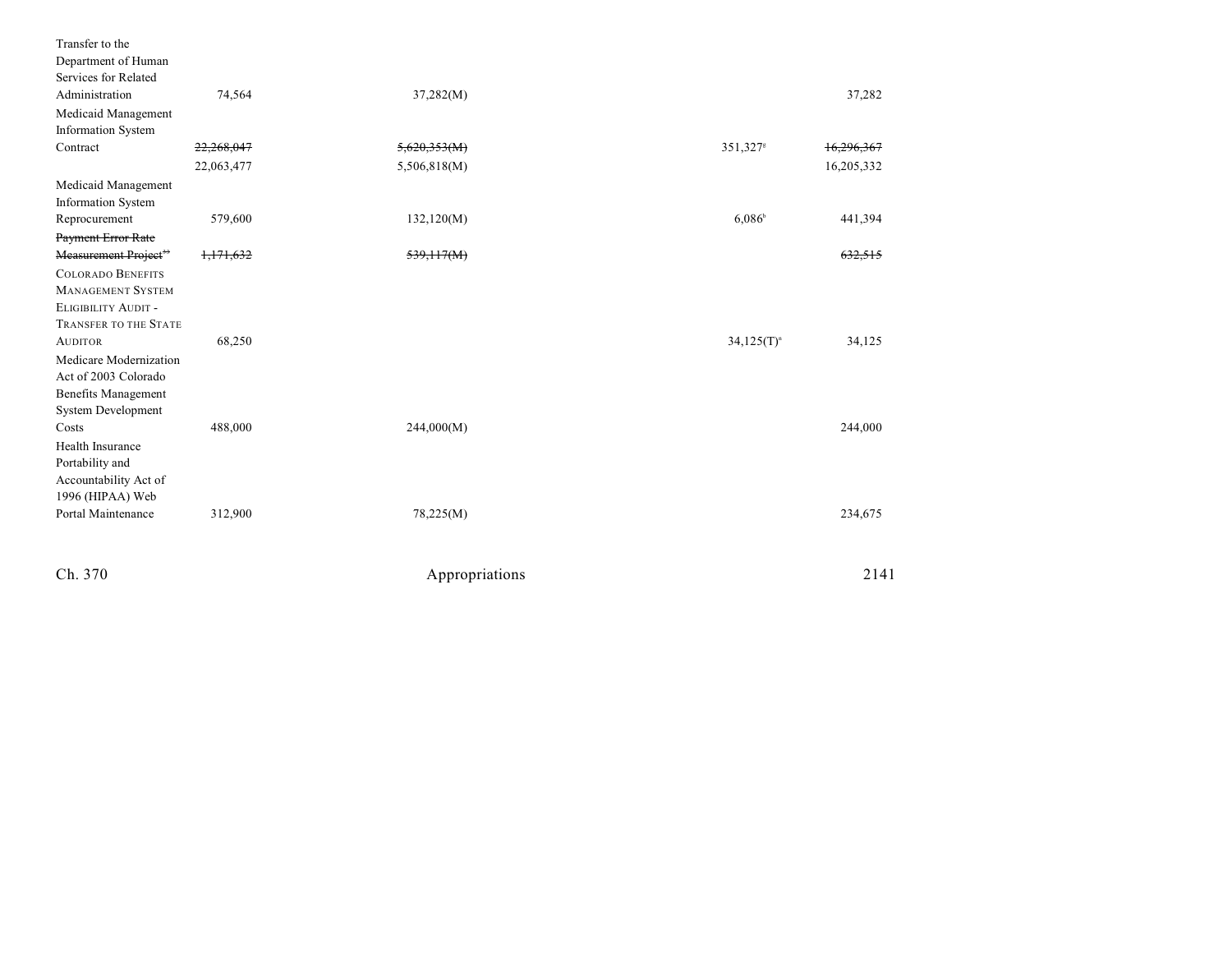|                                                                                                                                                     |                           |              | APPROPRIATION FROM            |                                                |                             |                                              |                                |  |
|-----------------------------------------------------------------------------------------------------------------------------------------------------|---------------------------|--------------|-------------------------------|------------------------------------------------|-----------------------------|----------------------------------------------|--------------------------------|--|
|                                                                                                                                                     | ITEM &<br><b>SUBTOTAL</b> | <b>TOTAL</b> | <b>GENERAL</b><br><b>FUND</b> | <b>GENERAL</b><br><b>FUND</b><br><b>EXEMPT</b> | <b>CASH</b><br><b>FUNDS</b> | <b>CASH</b><br><b>FUNDS</b><br><b>EXEMPT</b> | <b>FEDERAL</b><br><b>FUNDS</b> |  |
|                                                                                                                                                     | \$                        | \$           | \$                            | \$                                             | \$                          | \$                                           | \$                             |  |
| <b>HEALTH INSURANCE</b><br>PORTABILITY AND<br><b>ACCOUNTABILITY ACT OF</b><br>1996 (HIPAA) NATIONAL<br>PROVIDER IDENTIFIER<br><b>ASSESSMENT AND</b> |                           |              |                               |                                                |                             |                                              |                                |  |
| <b>IMPLEMENTATION</b>                                                                                                                               | 109,100                   |              | 26,457(M)                     |                                                |                             | 1,146 <sup>b</sup>                           | 81,497                         |  |
| Medicaid Authorization                                                                                                                              |                           |              |                               |                                                |                             |                                              |                                |  |
| Cards                                                                                                                                               | 362,585                   |              | 180,534(M)                    |                                                | 1,517                       | 1,517 <sup>h</sup>                           | 180,534                        |  |
| Department of Public<br>Health and Environment<br>Facility Survey and                                                                               |                           |              |                               |                                                |                             |                                              |                                |  |
| Certification<br><b>Acute Care Utilization</b>                                                                                                      | 4,079,161                 |              | 1,020,479(M)                  |                                                |                             |                                              | 3,058,682                      |  |
| Review                                                                                                                                              | 1,309,826                 |              | 342,529(M)                    |                                                |                             | 2,899 <sup>i</sup>                           | 964,398                        |  |
| Long-Term Care<br><b>Utilization Review</b>                                                                                                         | 1,668,108                 |              | 598,813(M)                    |                                                |                             |                                              | 1,069,295                      |  |
| <b>External Quality Review</b>                                                                                                                      | 812,193                   |              | 203,048(M)                    |                                                |                             |                                              | 609,145                        |  |
| Drug Utilization Review                                                                                                                             | 648,025                   |              | 228,256(M)                    |                                                |                             |                                              | 419,769                        |  |
|                                                                                                                                                     | 372,025                   |              | 90,256(M)                     |                                                |                             |                                              | 281,769                        |  |
| Mental Health External                                                                                                                              |                           |              |                               |                                                |                             |                                              |                                |  |
| <b>Quality Review</b>                                                                                                                               | 352,807                   |              | 88,202(M)                     |                                                |                             |                                              | 264,605                        |  |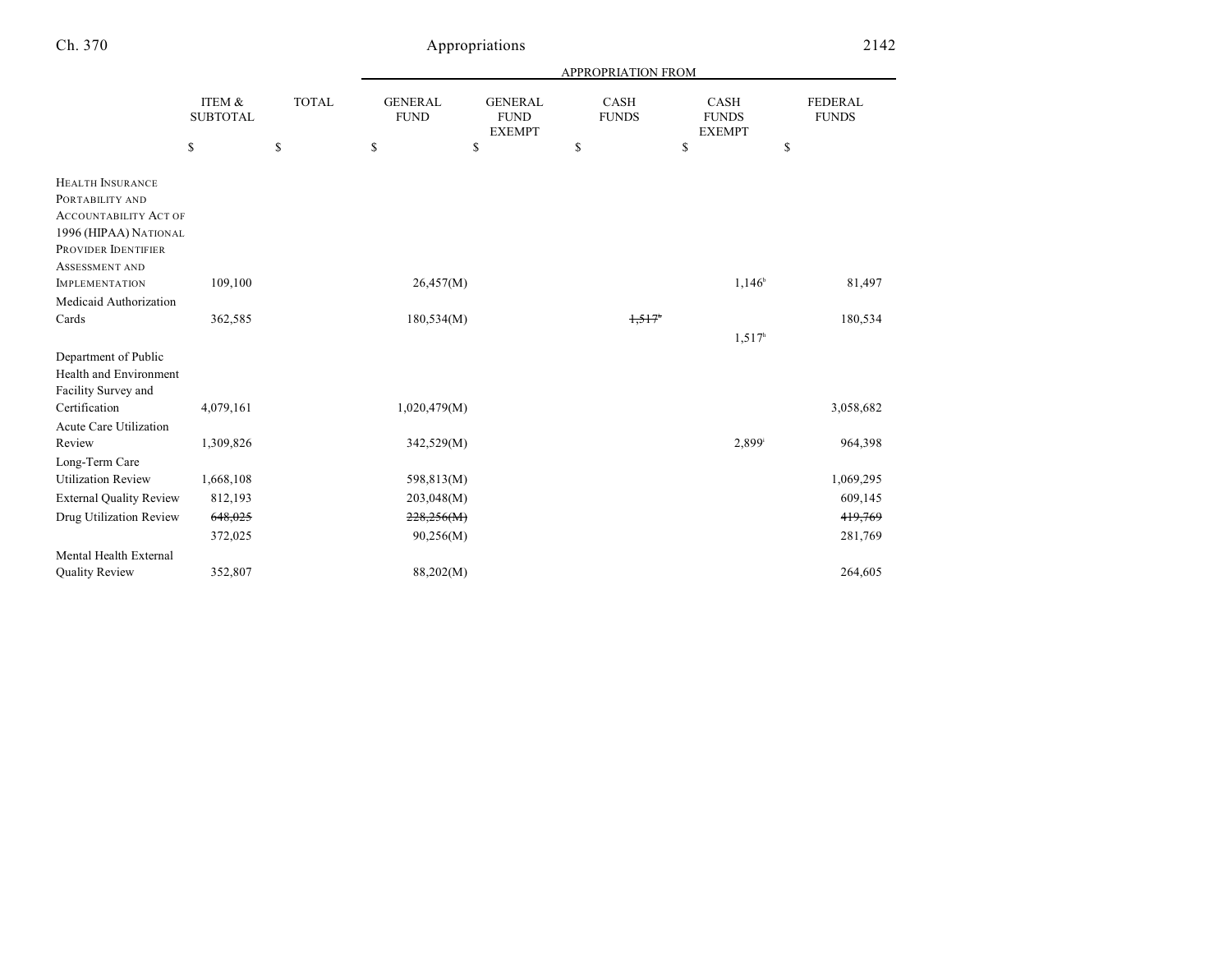| <b>Actuarial Analysis</b>        |           |            |              |         |                 |           |
|----------------------------------|-----------|------------|--------------|---------|-----------------|-----------|
| Payments for Transfer to         |           |            |              |         |                 |           |
| the State Auditor's Office       | 100,000   |            | 50,000(M)    |         |                 | 50,000    |
| Early and Periodic               |           |            |              |         |                 |           |
| Screening, Diagnosis, and        |           |            |              |         |                 |           |
| <b>Treatment Program</b>         | 2,468,383 |            | 1,234,192(M) |         |                 | 1,234,191 |
| <b>Nursing Facility Audits</b>   | 1,097,500 |            | 548,750(M)   |         |                 | 548,750   |
| Hospital and Federally           |           |            |              |         |                 |           |
| Qualified Health Clinic          |           |            |              |         |                 |           |
| Audits                           | 350,000   |            | 175,000(M)   |         |                 | 175,000   |
| Disability Determination         |           |            |              |         |                 |           |
| Services                         | 1,173,662 |            | 581,831(M)   |         | $5,000^{\circ}$ | 586,831   |
| Nursing Home                     |           |            |              |         |                 |           |
| Preadmission and                 |           |            |              |         |                 |           |
| <b>Resident Assessments</b>      | 1,010,040 |            | 252,510(M)   |         |                 | 757,530   |
| Nurse Aide Certification         | 319,098   |            | 144,897(M)   |         | $14,652(T)^{k}$ | 159,549   |
|                                  | 293,623   |            |              |         | $146,812(T)^k$  | 146,811   |
| <b>Estate Recovery</b>           | 700,000   |            |              | 350,000 |                 | 350,000   |
| Single Entry Point               |           |            |              |         |                 |           |
| Administration                   | 53,000    |            | 26,500(M)    |         |                 | 26,500    |
| <b>Single Entry Point Audits</b> | 35,340    |            | 17,670(M)    |         |                 | 17,670    |
| S.B. 97-05 Enrollment            |           |            |              |         |                 |           |
| <b>Broker</b>                    | 875,756   |            | 437,878(M)   |         |                 | 437,878   |
| Non-Emergency                    |           |            |              |         |                 |           |
| <b>Transportation Services</b>   | 4,455,988 |            | 2,227,994(M) |         |                 | 2,227,994 |
|                                  |           | 65,285,700 |              |         |                 |           |
|                                  |           | 64,000,788 |              |         |                 |           |
|                                  |           |            |              |         |                 |           |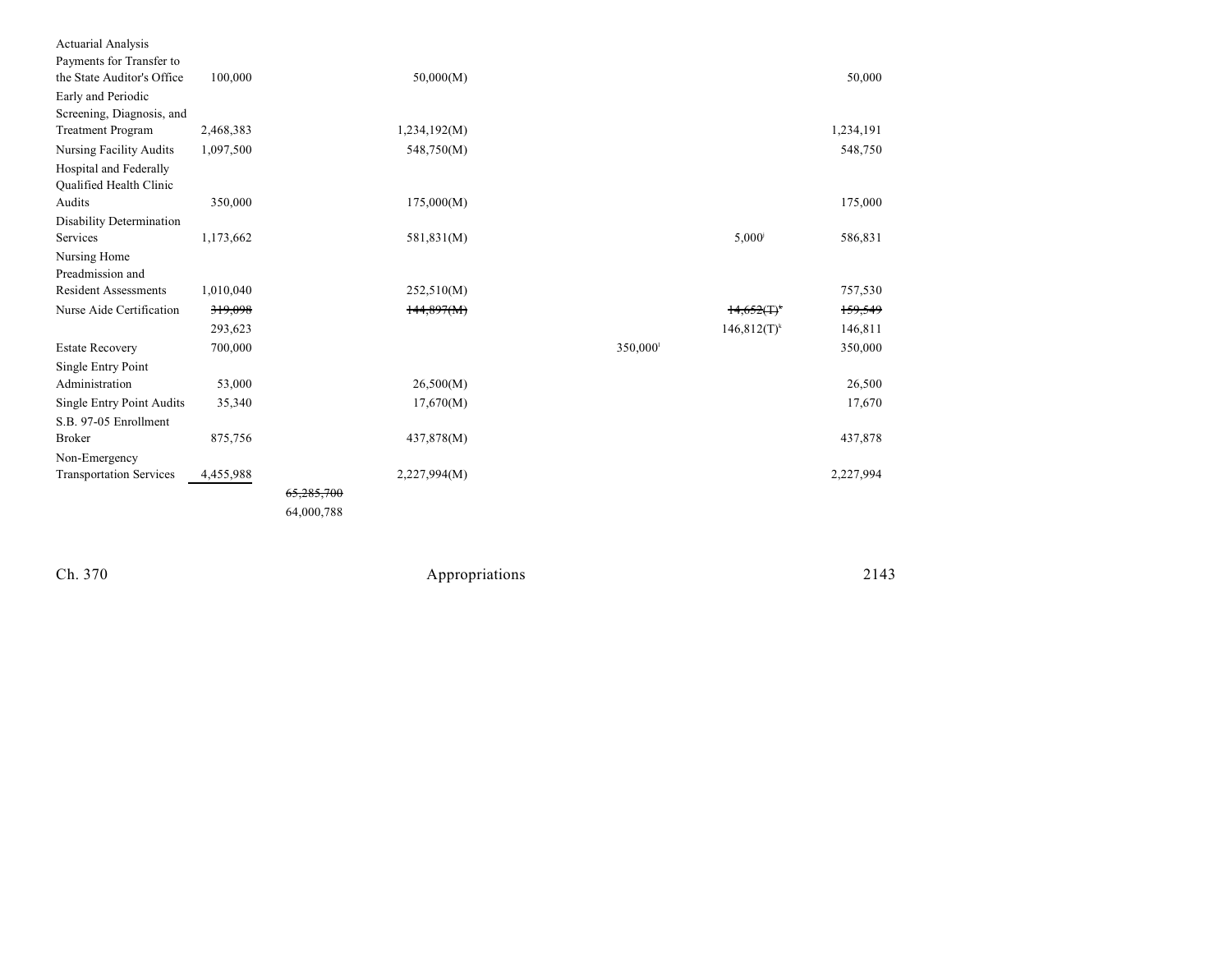|                 |       | <b>APPROPRIATION FROM</b> |                |              |               |                |  |
|-----------------|-------|---------------------------|----------------|--------------|---------------|----------------|--|
| ITEM &          | TOTAL | <b>GENERAL</b>            | <b>GENERAL</b> | <b>CASH</b>  | <b>CASH</b>   | <b>FEDERAL</b> |  |
| <b>SUBTOTAL</b> |       | <b>FUND</b>               | <b>FUND</b>    | <b>FUNDS</b> | <b>FUNDS</b>  | <b>FUNDS</b>   |  |
|                 |       |                           | <b>EXEMPT</b>  |              | <b>EXEMPT</b> |                |  |
|                 |       |                           |                |              |               |                |  |

<sup>a</sup> Of this amount, \$480,980(T) SHALL BE A TRANSFER FROM THE DEPARTMENT OF HUMAN SERVICES MEDICAID - FUNDED PROGRAMS, OFFICE OF INFORMATION TECHNOLOGY SERVICES-MEDICAID FUNDING, COLORADO BENEFITS MANAGEMENT SYSTEM, \$200,042 shall be from the Children's Basic Health Plan Trust created in Section 26-19-105, C.R.S., \$40,855 shall be from the Colorado Autism Treatment Fund created in Section 26-4-695, C.R.S., and \$34,443 shall be from the Breast and Cervical Cancer Prevention and Treatment Fund created in Section 26-4-532 (7), C.R.S., AND \$11,310(T) SHALL BE FROM THE OLD AGE PENSION FUND APPROPRIATED TO THE DEPARTMENT OF HUMAN SERVICES, PURSUANT TO ARTICLE 24 OF THE STATE CONSTITUTION.

<sup>b</sup> These amounts shall be from the Children's Basic Health Plan Trust created in Section 26-19-105, C.R.S.

 Of this amount, \$6,001 shall be from the Children's Basic Health Plan Trust created in Section 26-19-105, C.R.S., \$1,226 shall be from the Breast and Cervical <sup>c</sup> Cancer Prevention and Treatment Fund created in Section 26-4-532 (7), C.R.S., and \$1,033 shall be from the Colorado Autism Treatment Fund created in Section 26-4-695, C.R.S.

<sup>d</sup> Of this amount, \$6,360(T) SHALL BE A TRANSFER FROM THE DEPARTMENT OF HUMAN SERVICES MEDICAID - FUNDED PROGRAMS, OFFICE OF INFORMATION TECHNOLOGY SERVICES-MEDICAID FUNDING, COLORADO BENEFITS MANAGEMENT SYSTEM, \$3,880(T) SHALL BE FROM THE OLD AGE PENSION FUND APPROPRIATED TO THE DEPARTMENT OF HUMAN SERVICES, PURSUANT TO ARTICLE 24 OF THE STATE CONSTITUTION, \$2,370 shall be from the Colorado Autism Treatment Fund created in Section 26-4-695, C.R.S., \$701 shall be from the Children's Basic Health Plan Trust created in Section 26-19-105, C.R.S., and \$250 shall be from the Breast and Cervical Cancer Prevention and Treatment Fund created in Section 26-4-532 (7), C.R.S.

 $\cdot$  This amount shall be from third party recoveries.

<sup>f</sup> This amount shall be from moneys in the Old Age Pension Fund appropriated to the Department of Human Services, pursuant to Article 24 of the State Constitution.

<sup>8</sup> Of this amount, \$218,222 shall be from the Children's Basic Health Plan Trust created in Section 26-19-105, C.R.S., \$97,981(T) shall be from the Old Age Pension Fund appropriated to the Department of Human Services, \$32,510 shall be from the Colorado Autism Treatment Fund created in Section 26-4-695, C.R.S., \$2,347(T) shall be transferred from the Department of Public Health and Environment for the Nurse Home Visitor program, and \$267 shall be from the Breast and Cervical Cancer Prevention and Treatment Fund created in Section 26-4-532 (7), C.R.S.

<sup>h</sup> This amount shall be from the Old Age Pension Health and Medical Care Fund, pursuant to Section 7 (c) of Article 24 of the State Constitution.

This amount shall be from the Breast and Cervical Cancer Prevention and Treatment Fund created in Section 26-4-532 (7), C.R.S.

<sup>j</sup> This amount shall be from the Colorado Autism Treatment Fund created in Section 26-4-695, C.R.S.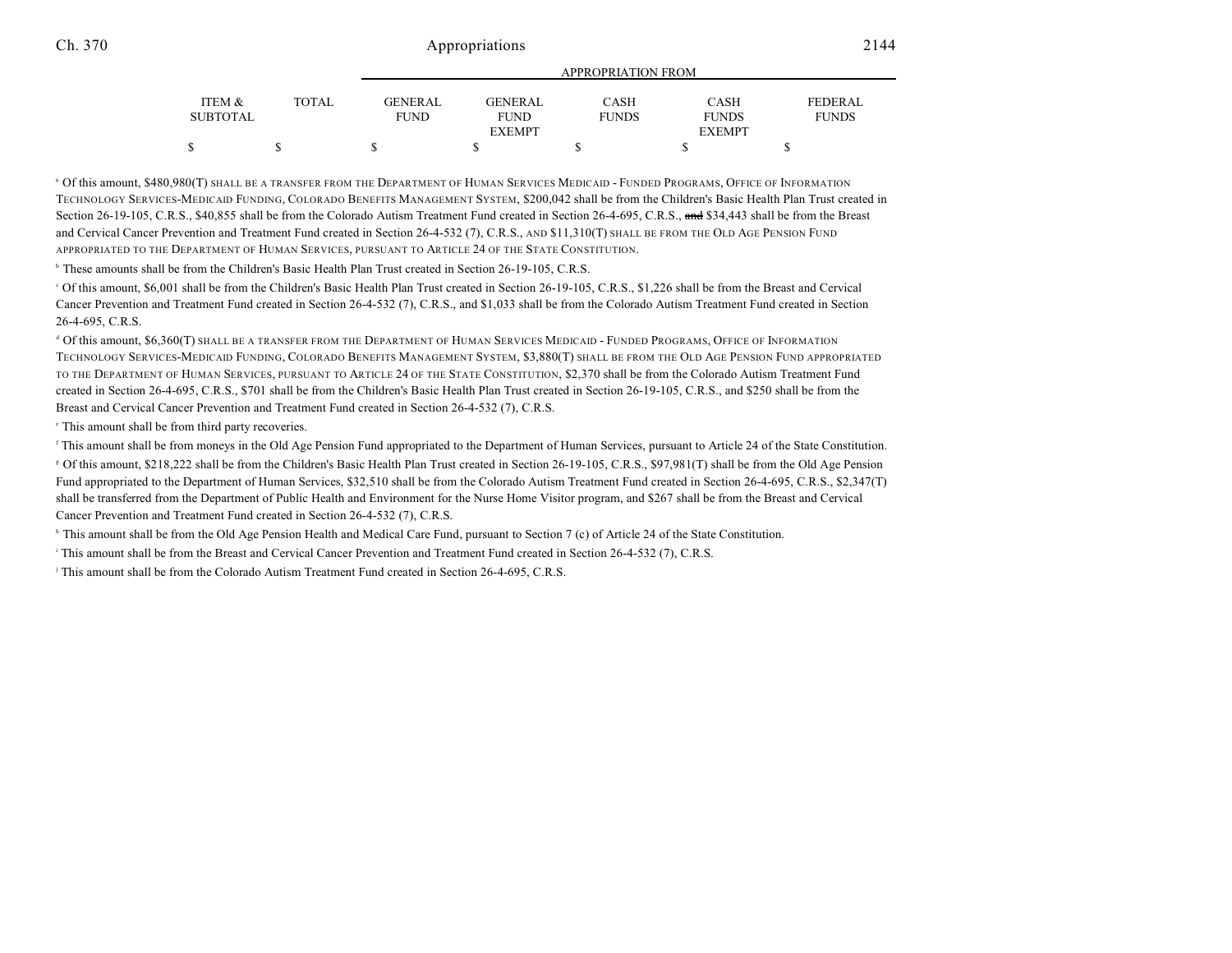<sup>k</sup> This amount shall be from the Department of Regulatory Agencies.

<sup>1</sup> This amount shall be from estate recoveries.

 THIS AMOUNT SHALL BE A TRANSFER FROM THE DEPARTMENT OF HUMAN SERVICES MEDICAID - FUNDED PROGRAMS, OFFICE OF INFORMATION TECHNOLOGY <sup>m</sup> SERVICES-MEDICAID FUNDING, COLORADO BENEFITS MANAGEMENT SYSTEM.

<sup>n</sup> This amount shall be from the State Auditor's Office.

# **(2) MEDICAL SERVICES PREMIUMS34, 35, 36, 37, 38, 39, 40, 41, 42**

Services for 35,308 Supplemental Security Income Adults 65 and Older (SSI  $65 +$ ) at an average cost of \$19,553.70 \$19,467.57 690,401,916 687,361,114 Services for 5,943 Supplemental Security Income Adults 60 to 64 Years of Age (SSI 60 -64) at an average cost of \$13,568.36 \$13,491.96 80,636,775

80,162,161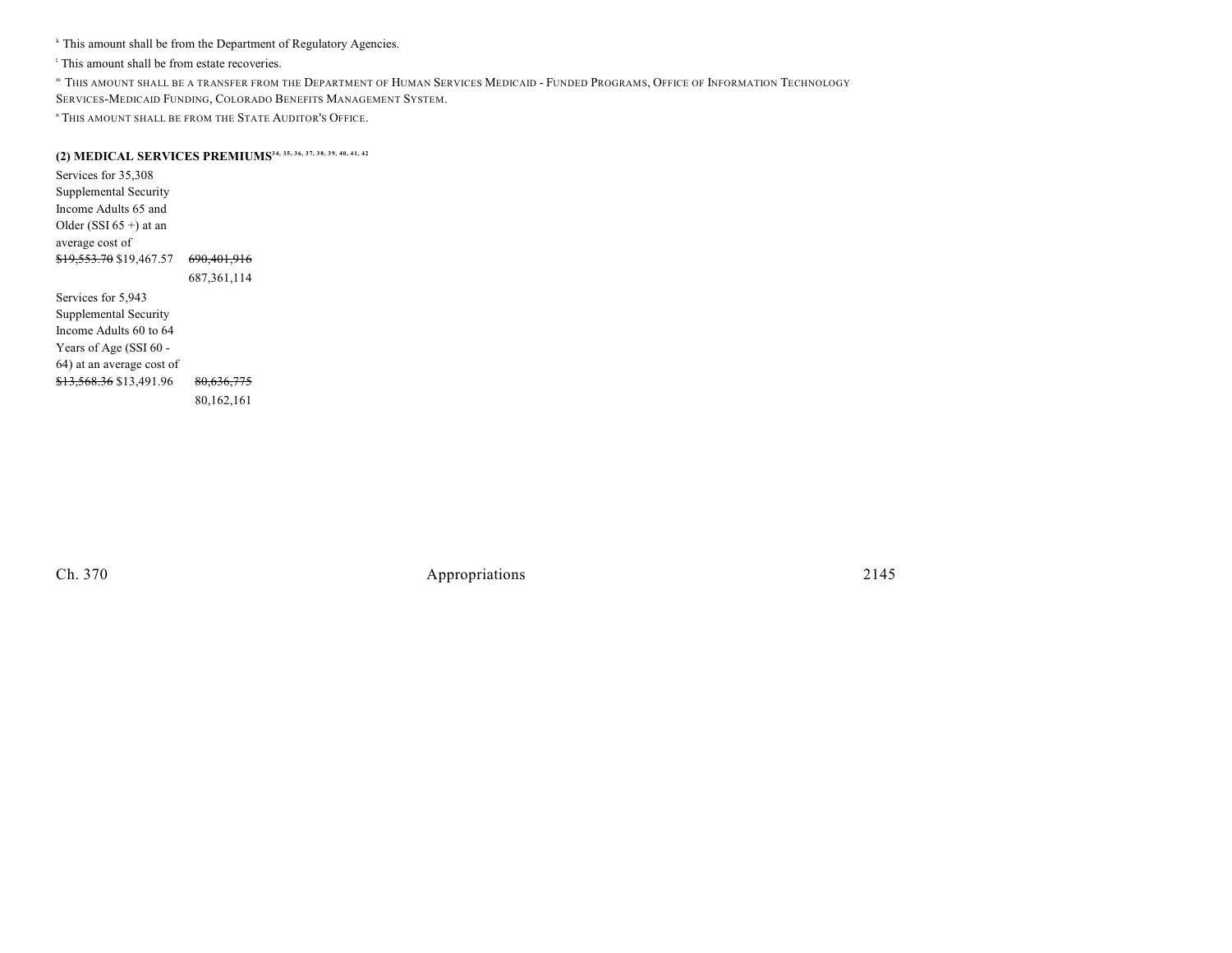# Appropriations 2146

|                                                                                                                                                 |                                           |              | APPROPRIATION FROM            |                                                |                      |                                       |                                |  |
|-------------------------------------------------------------------------------------------------------------------------------------------------|-------------------------------------------|--------------|-------------------------------|------------------------------------------------|----------------------|---------------------------------------|--------------------------------|--|
|                                                                                                                                                 | ITEM &<br><b>SUBTOTAL</b>                 | <b>TOTAL</b> | <b>GENERAL</b><br><b>FUND</b> | <b>GENERAL</b><br><b>FUND</b><br><b>EXEMPT</b> | CASH<br><b>FUNDS</b> | CASH<br><b>FUNDS</b><br><b>EXEMPT</b> | <b>FEDERAL</b><br><b>FUNDS</b> |  |
|                                                                                                                                                 | \$                                        | \$           | \$                            | \$                                             | \$                   | \$                                    | \$                             |  |
| Services for 11,355<br>Qualified Medicare<br>Beneficiaries (QMBs)<br>and Special Low-Income<br>Medicare Beneficiaries<br>(SLIMBs) at an average |                                           |              |                               |                                                |                      |                                       |                                |  |
| \$1,079.01                                                                                                                                      | 12,252,382                                |              |                               |                                                |                      |                                       |                                |  |
| Services for 48,673<br>Supplemental Security<br><b>Income Disabled</b><br>Individuals at an average<br>cost of \$11,893.25                      | 12,252,164                                |              |                               |                                                |                      |                                       |                                |  |
| \$11,816.04                                                                                                                                     | 578,880,086                               |              |                               |                                                |                      |                                       |                                |  |
| Services for 58,784<br>Categorically Eligible<br>Low-income Adults at an<br>average cost of \$3,941.15<br>\$3,915.74                            | 575,122,358<br>231,676,837<br>230,182,759 |              |                               |                                                |                      |                                       |                                |  |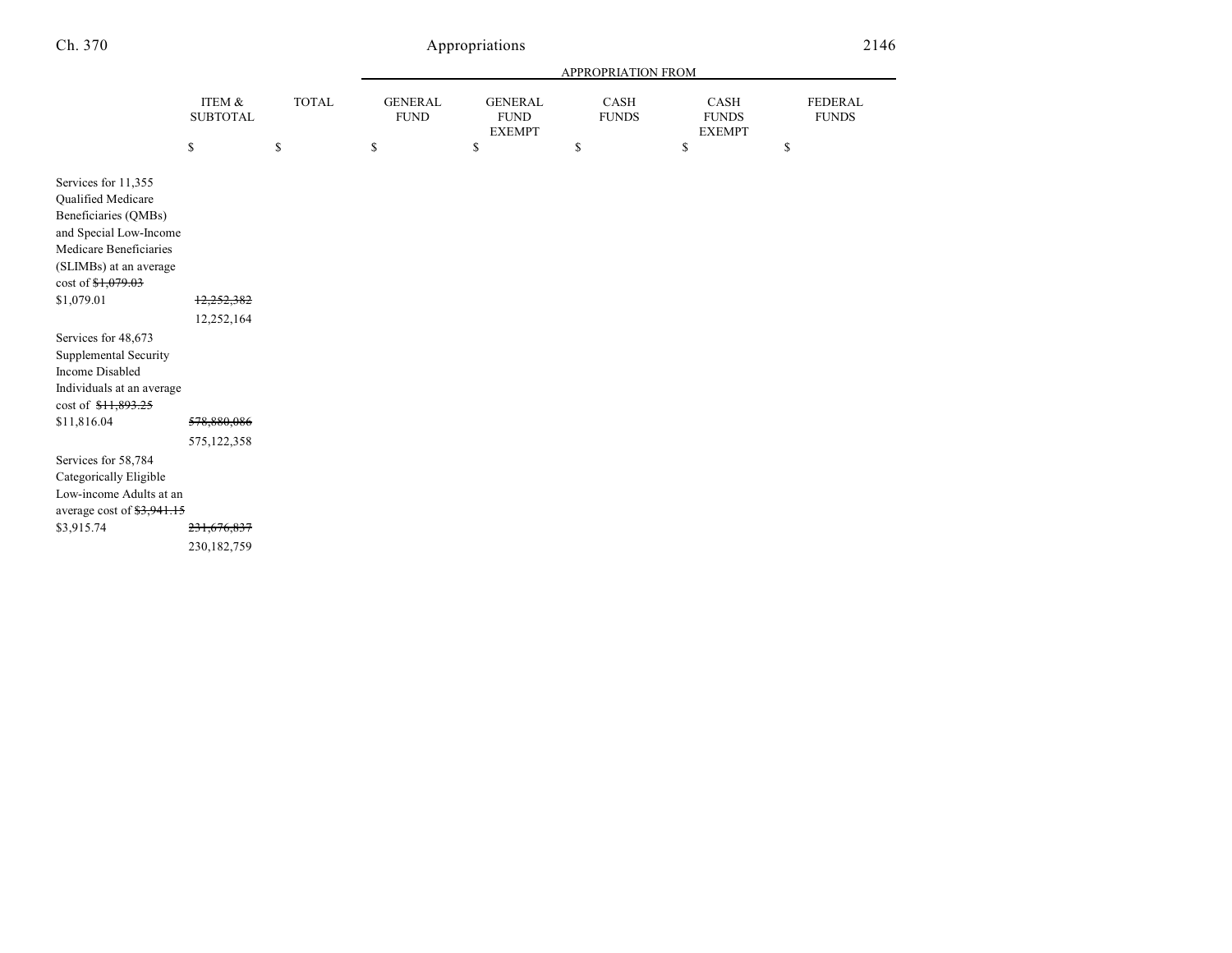| Services for 8,100 Baby               |                        |
|---------------------------------------|------------------------|
| Care Program Adults at                |                        |
| an average cost of                    |                        |
| <del>\$7,871.49</del> \$7,786.80      | <del>63,759,071</del>  |
|                                       | 63,073,107             |
| Services for 219 Breast               |                        |
| and Cervical Cancer                   |                        |
| Treatment Clients at an               |                        |
| Average Cost of                       |                        |
| \$22,341.68                           | 4,892,827              |
| Services for 236,841                  |                        |
| Eligible Children at an               |                        |
| average cost of <del>\$1,351.33</del> |                        |
| \$1,342.00                            | <del>320,051,275</del> |
|                                       | 317,841,321            |
| Services for 16,303                   |                        |
| Foster Children at an                 |                        |
| average cost of $\frac{12.74}{2.74}$  |                        |
| \$3,134.07                            | <del>51,562,140</del>  |
|                                       | 51,094,670             |
| Services for 5,621                    |                        |
| Non-Citizens at an                    |                        |
| average cost of                       |                        |
| <del>\$11,131.49</del> \$11,108.48    | <del>62,570,082</del>  |
|                                       | 62,440,792             |
| Medicare Modernization                |                        |
| Act of 2003 Maintenance               |                        |
| of Effort Payment                     | <del>30,984,982</del>  |

Ch. 370

Appropr iat

ions 2147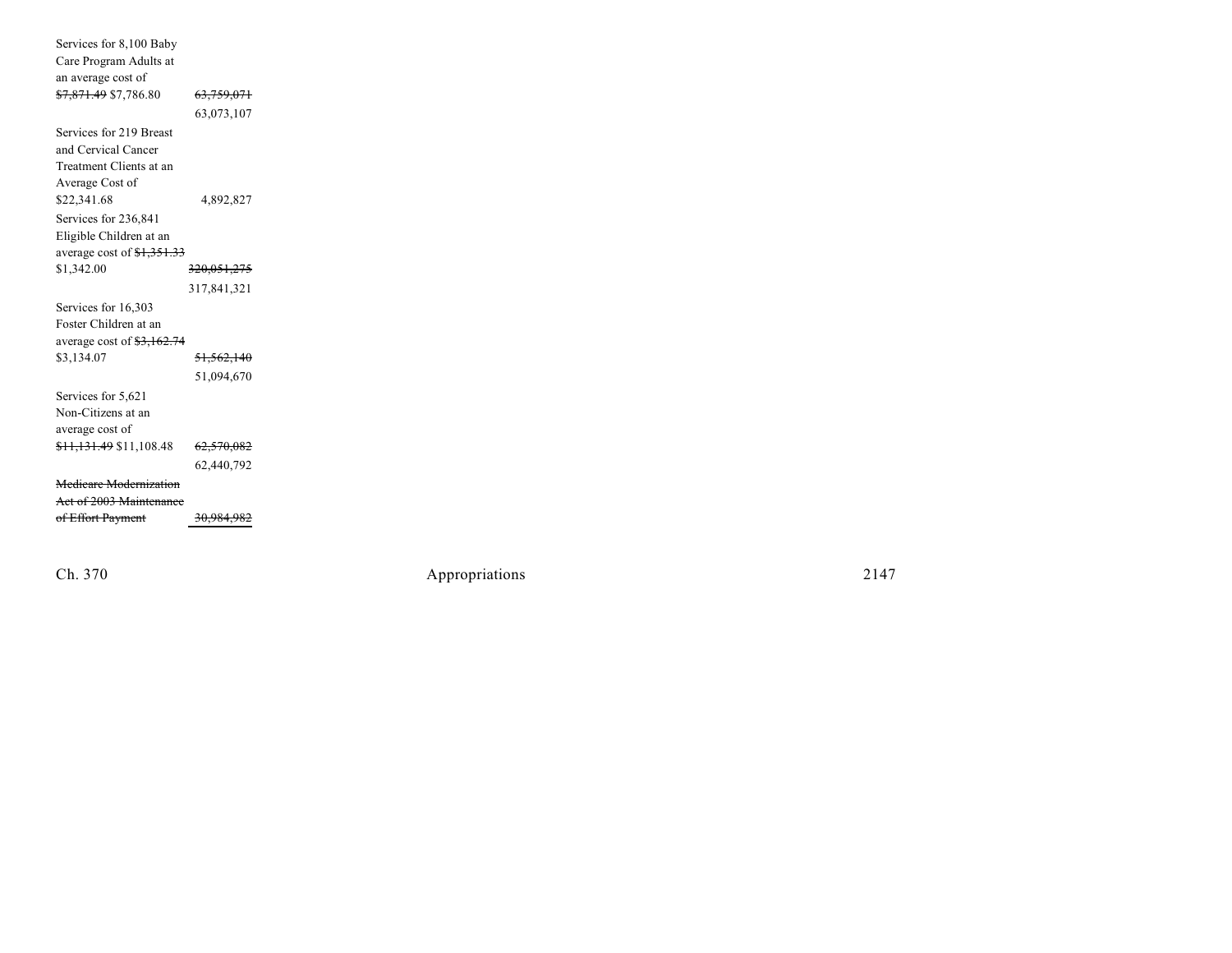|                           |                                | <b>APPROPRIATION FROM</b>               |                                                |                             |                                                    |                                |  |  |
|---------------------------|--------------------------------|-----------------------------------------|------------------------------------------------|-----------------------------|----------------------------------------------------|--------------------------------|--|--|
| ITEM &<br><b>SUBTOTAL</b> | <b>TOTAL</b>                   | <b>GENERAL</b><br><b>FUND</b>           | <b>GENERAL</b><br><b>FUND</b><br><b>EXEMPT</b> | <b>CASH</b><br><b>FUNDS</b> | <b>CASH</b><br><b>FUNDS</b><br><b>EXEMPT</b>       | <b>FEDERAL</b><br><b>FUNDS</b> |  |  |
|                           |                                | J.                                      | \$                                             |                             | \$                                                 |                                |  |  |
|                           | 2,127,668,373<br>2,084,423,273 | $+0.047,035,002(M)$<br>1,023,642,714(M) |                                                | $76,512$ <sup>a</sup>       | 36,505,064 <sup>*</sup><br>22,782,311 <sup>b</sup> | 1,044,051,795<br>1,037,921,736 |  |  |

<sup>a</sup> This amount shall be from service fees received from privately owned intermediate care facilities for the mentally retarded, pursuant to Section 26-4-410 (1) (d) (I), C.R.S.

<sup>b</sup> Of this amount, \$29,119,648 \$13,934,260 represents public funds certified as representing expenditures incurred by public nursing homes and hospitals that are eligible for federal financial participation under the Medicaid program, \$6,216,752 shall be from the imposition of additional state cigarette and tobacco taxes pursuant to Section 21 of Article X of the State Constitution, \$1,462,635 SHALL BE PUBLIC FUNDS CERTIFIED AS REPRESENTING EXPENDITURES INCURRED BY DENVER HEALTH AND HOSPITAL AUTHORITY FOR OUT-STATIONING EXPENDITURES THAT ARE ELIGIBLE FOR FEDERAL FINANCIAL PARTICIPATION UNDER THE MEDICAID PROGRAM, \$855,289 shall be from the Breast and Cervical Cancer Prevention and Treatment Fund created in Section 26-4-532 (7), C.R.S., and \$313,375 shall be from the Colorado Autism Treatment Fund created in Section 26-4-695, C.R.S.

| (3) MEDICAID MENTAL HEALTH COMMUNITY PROGRAMS |               |                      |            |
|-----------------------------------------------|---------------|----------------------|------------|
| (A) Mental Health                             |               |                      |            |
| <b>Capitation Payments for</b>                |               |                      |            |
| 410,171 Estimated                             |               |                      |            |
| <b>Medicaid Eligible</b>                      |               |                      |            |
| <b>Clients</b><br>165,044,919                 | 82,514,992(M) | $4.021$ <sup>a</sup> | 82,525,906 |

<sup>a</sup> This amount shall be from the Breast and Cervical Cancer Prevention and Treatment Fund created in Section 26-4-532 (7), C.R.S.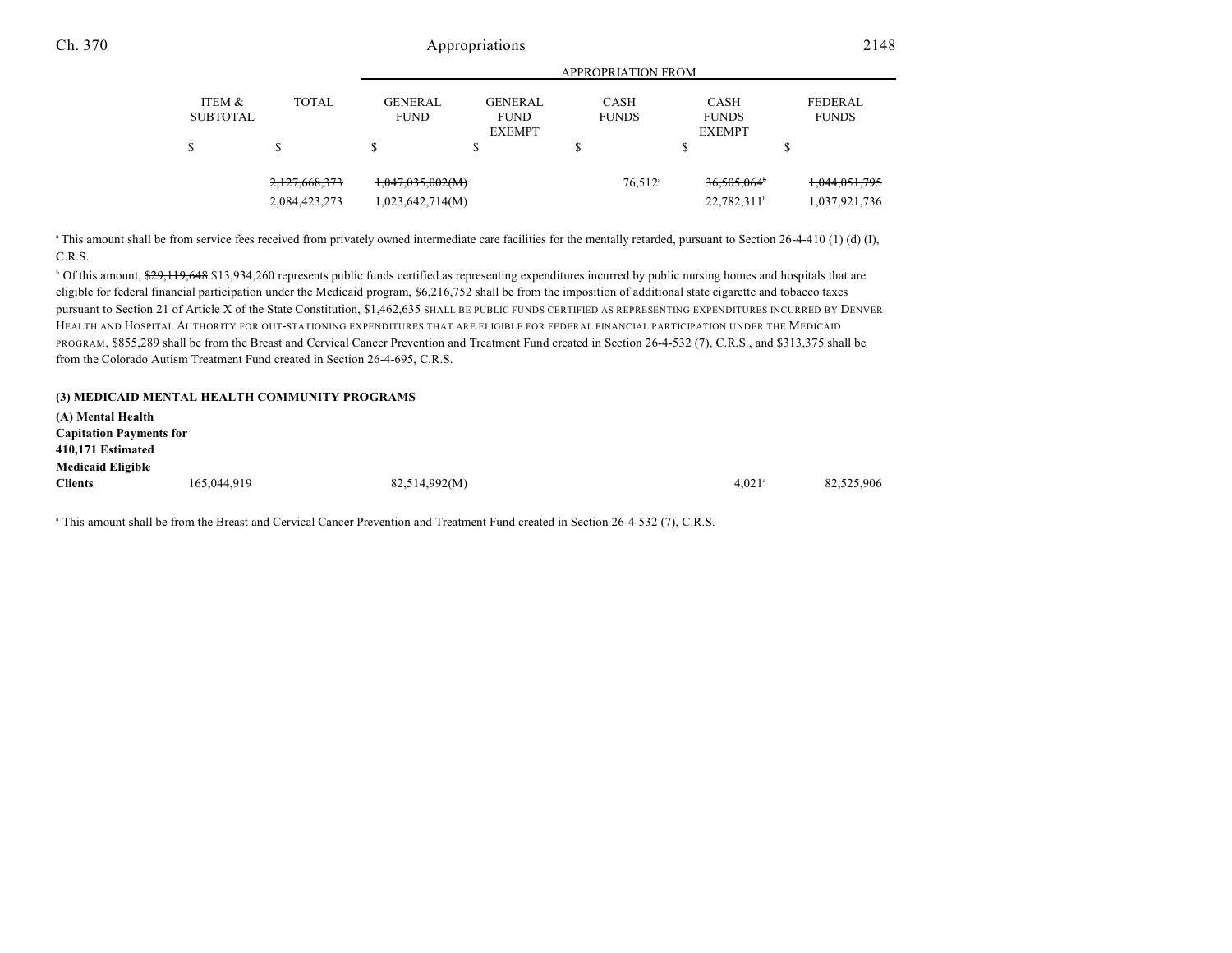| (B) Other Medicaid<br><b>Mental Health</b><br><b>Payments</b> |            |                              |         |
|---------------------------------------------------------------|------------|------------------------------|---------|
| Medicaid Mental Health                                        |            |                              |         |
| Fee for Service Payments                                      | 1,209,823  | 604.912(M)                   | 604,911 |
| Medicaid Mental Health                                        |            |                              |         |
| Child Placement Agency                                        | 6,149,084  | $6,149,084(T)^{a}$           |         |
| Medicaid Anti-Psychotic                                       |            |                              |         |
| Pharmaceuticals                                               | 37,435,343 | $37,435,343(T)$ <sup>b</sup> |         |
|                                                               | 44,794,250 |                              |         |

<sup>a</sup> This amount is shown for informational purposes only and reflects total expenditures which originate as 50 percent General Fund and 50 percent federal funds appropriated to the Department of Health Care Policy and Financing and transferred to the Department of Human Services, Division of Child Welfare. <sup>b</sup> This amount is shown for informational purposes only and reflects an estimate of the portion of the Medical Services Premium line item that is estimated to be Medicaid anti-psychotic pharmaceuticals.

209,839,169

#### **(4) INDIGENT CARE PROGRAM**

| Safety Net Provider      |             |                |                          |             |
|--------------------------|-------------|----------------|--------------------------|-------------|
| Payments <sup>43</sup>   | 255,282,024 | 9,432,484(M)   | 118,208,528              | 127,641,012 |
|                          | 281,007,750 |                | 131,071,391 <sup>a</sup> | 140,503,875 |
| The Children's Hospital, |             |                |                          |             |
| Clinic Based Indigent    |             |                |                          |             |
| Care                     | 6,119,760   | 3,059,880(M)   |                          | 3,059,880   |
| Pediatric Speciality     |             |                |                          |             |
| Hospital                 | 5,452,134   | 2,726,067(M)   |                          | 2,726,067   |
|                          |             |                |                          |             |
|                          |             |                |                          |             |
| Ch. 370                  |             | Appropriations |                          | 2149        |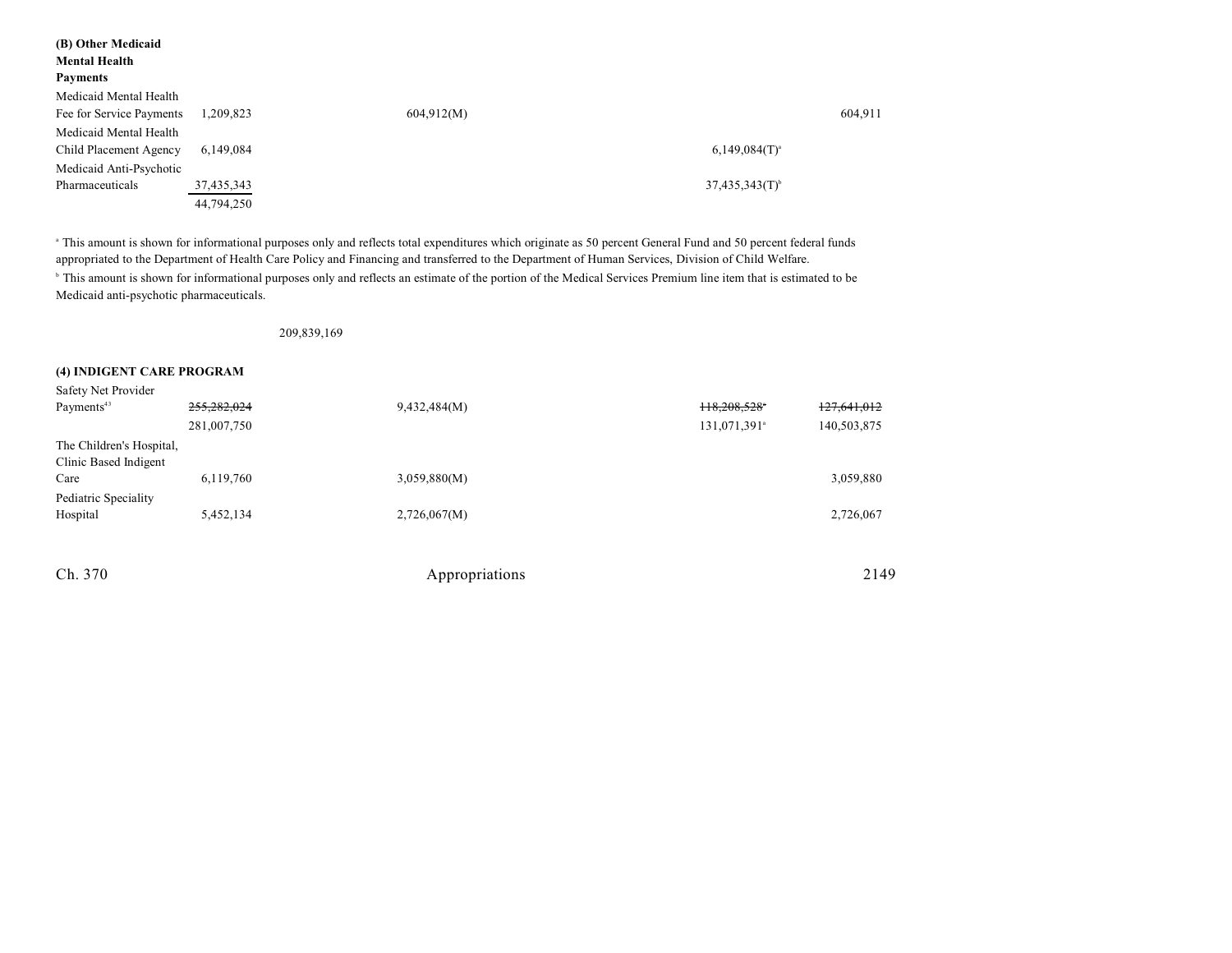|                                              |                                 |                    |                                     |                                                      | APPROPRIATION FROM         |                                                    |                                      |
|----------------------------------------------|---------------------------------|--------------------|-------------------------------------|------------------------------------------------------|----------------------------|----------------------------------------------------|--------------------------------------|
|                                              | ITEM &<br><b>SUBTOTAL</b><br>\$ | <b>TOTAL</b><br>\$ | <b>GENERAL</b><br><b>FUND</b><br>\$ | <b>GENERAL</b><br><b>FUND</b><br><b>EXEMPT</b><br>\$ | CASH<br><b>FUNDS</b><br>\$ | <b>CASH</b><br><b>FUNDS</b><br><b>EXEMPT</b><br>\$ | <b>FEDERAL</b><br><b>FUNDS</b><br>\$ |
| H.B. 97-1304 Children's                      |                                 |                    |                                     |                                                      |                            |                                                    |                                      |
| Basic Health Plan Trust                      | 23,759,524                      |                    | 2,255,000                           |                                                      | $160,256^{\circ}$          | 21,344,268                                         |                                      |
|                                              | 23, 342, 785                    |                    |                                     |                                                      |                            | 20,927,529°                                        |                                      |
| Children's Basic Health                      |                                 |                    |                                     |                                                      |                            |                                                    |                                      |
| Plan Administration                          | 4,181,207                       |                    |                                     |                                                      |                            | 1,947,089 <sup>d</sup>                             | 2,234,118                            |
| Children's Basic Health                      |                                 |                    |                                     |                                                      |                            |                                                    |                                      |
| Plan Premium Costs <sup>44</sup>             | 77,006,123                      |                    |                                     |                                                      |                            | 27,056,309 <sup>d</sup>                            | 49,949,814                           |
| Children's Basic Health                      |                                 |                    |                                     |                                                      |                            |                                                    |                                      |
| Plan Dental Benefit Costs                    | 6,218,783                       |                    |                                     |                                                      |                            | 2,176,574 <sup>d</sup>                             | 4,042,209                            |
| Comprehensive Primary                        |                                 |                    |                                     |                                                      |                            |                                                    |                                      |
| and Preventive Care Fund                     | 2,668,034                       |                    |                                     |                                                      |                            | $2,668,034$ °                                      |                                      |
|                                              | 2,615,941                       |                    |                                     |                                                      |                            | $2,615,941^{\circ}$                                |                                      |
| Comprehensive Primary<br>and Preventive Care |                                 |                    |                                     |                                                      |                            |                                                    |                                      |
| Grants Program                               | 2,668,034                       |                    |                                     |                                                      |                            | 2,668,034                                          |                                      |
|                                              | 2,615,941                       |                    |                                     |                                                      |                            | 2,615,941f                                         |                                      |
|                                              |                                 | 383, 355, 623      |                                     |                                                      |                            |                                                    |                                      |
|                                              |                                 | 408,560,424        |                                     |                                                      |                            |                                                    |                                      |

<sup>a</sup> This amount represents public funds certified as representing expenditures incurred by hospitals that are eligible for federal financial participation under the Medicaid Major Teaching Hospital Program, Medicaid, and the Medicaid Disproportionate Share Payments to Hospitals Program.

 $^{\circ}$  This amount shall be from annual premiums paid by participating families.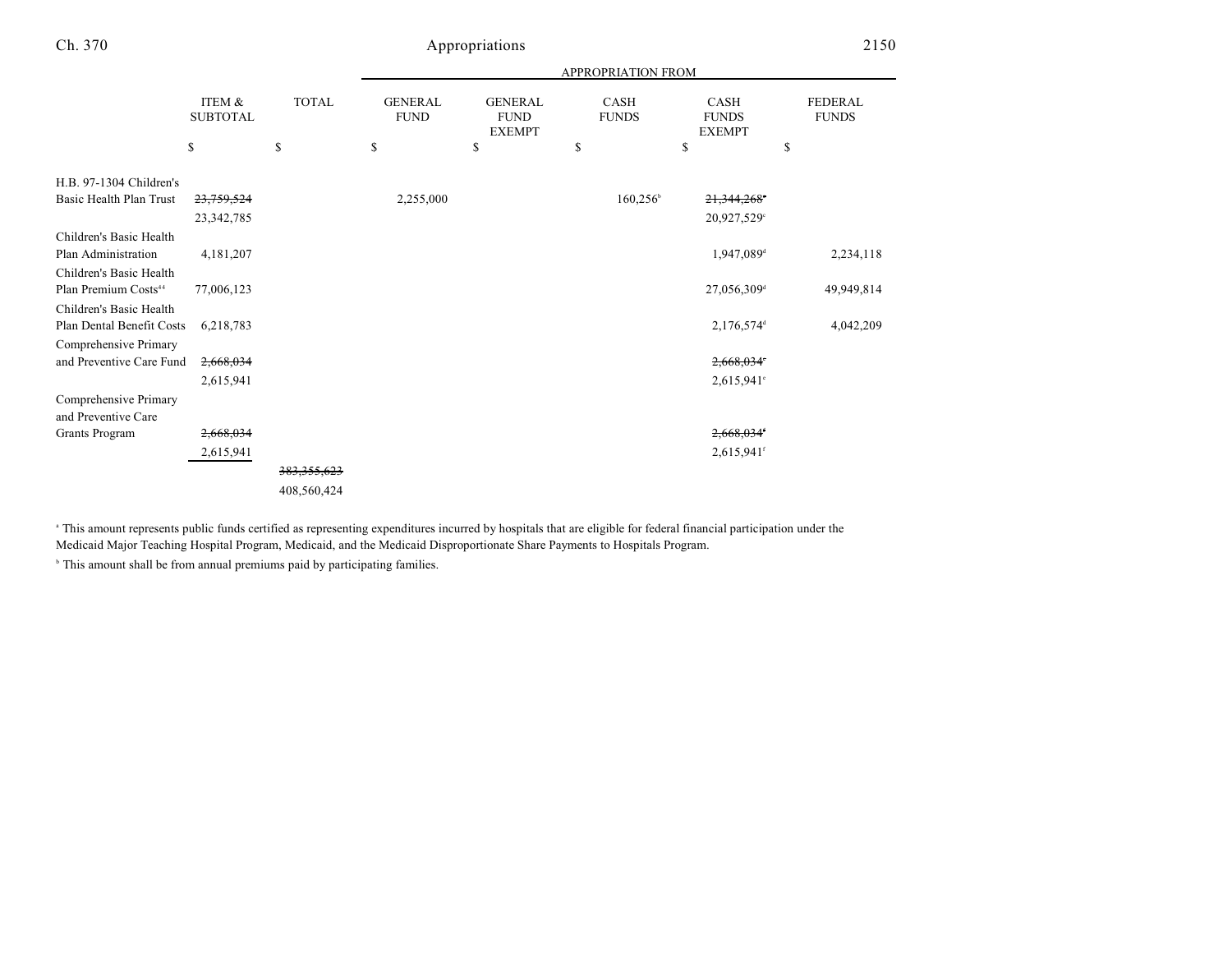<sup>e</sup> This amount shall be from the Tobacco Litigation Settlement Cash Fund created in Section 24-22-115, C.R.S., pursuant to Section 24-75-1104.5 (1) (c), C.R.S.

<sup>d</sup> These amounts shall be from the Children's Basic Health Plan Trust created in Section 26-19-105, C.R.S.

<sup>e</sup> This amount shall be from the Tobacco Litigation Settlement Cash Fund created in Section 24-22-115, C.R.S., pursuant to Section 24-75-1104.5 (1) (b), C.R.S.

<sup>r</sup> This amount shall be from the Comprehensive Primary and Preventive Care Fund created in Section 26-4-1007, C.R.S., pursuant to Section 24-75-1104.5 (1) (b), C.R.S.

#### **(5) OTHER MEDICAL SERVICES**

| Services for 4,829 Old<br>Age Pension State<br>Medical Program clients<br>at an average cost of |            |            |             |                         |
|-------------------------------------------------------------------------------------------------|------------|------------|-------------|-------------------------|
| \$2,225.82 \$2,751.39 <sup>45</sup>                                                             | 10,748,483 |            | 10,748,483* |                         |
|                                                                                                 | 13,286,483 |            |             | 13,286,483 <sup>a</sup> |
| Home Care Allowance<br>for 4,087 Recipients at an<br>average monthly cost of                    |            |            |             |                         |
| \$221.85                                                                                        | 10,880,411 | 10,336,390 |             | $544,021(L)^{b}$        |
| Adult Foster Care for 58<br>Recipients at an average                                            |            |            |             |                         |
| monthly cost of \$226.25<br>University of Colorado<br>Family Medicine<br>Residency Training     | 157,469    | 149,596    |             | $7,873(L)^{6}$          |
| Programs<br><b>Enhanced Prenatal Care</b>                                                       | 1,576,502  | 788,251(M) |             | 788,251                 |
| Training and Technical                                                                          |            |            |             |                         |
| Assistance                                                                                      | 102,346    | 51,173(M)  |             | 51,173                  |
|                                                                                                 |            |            |             |                         |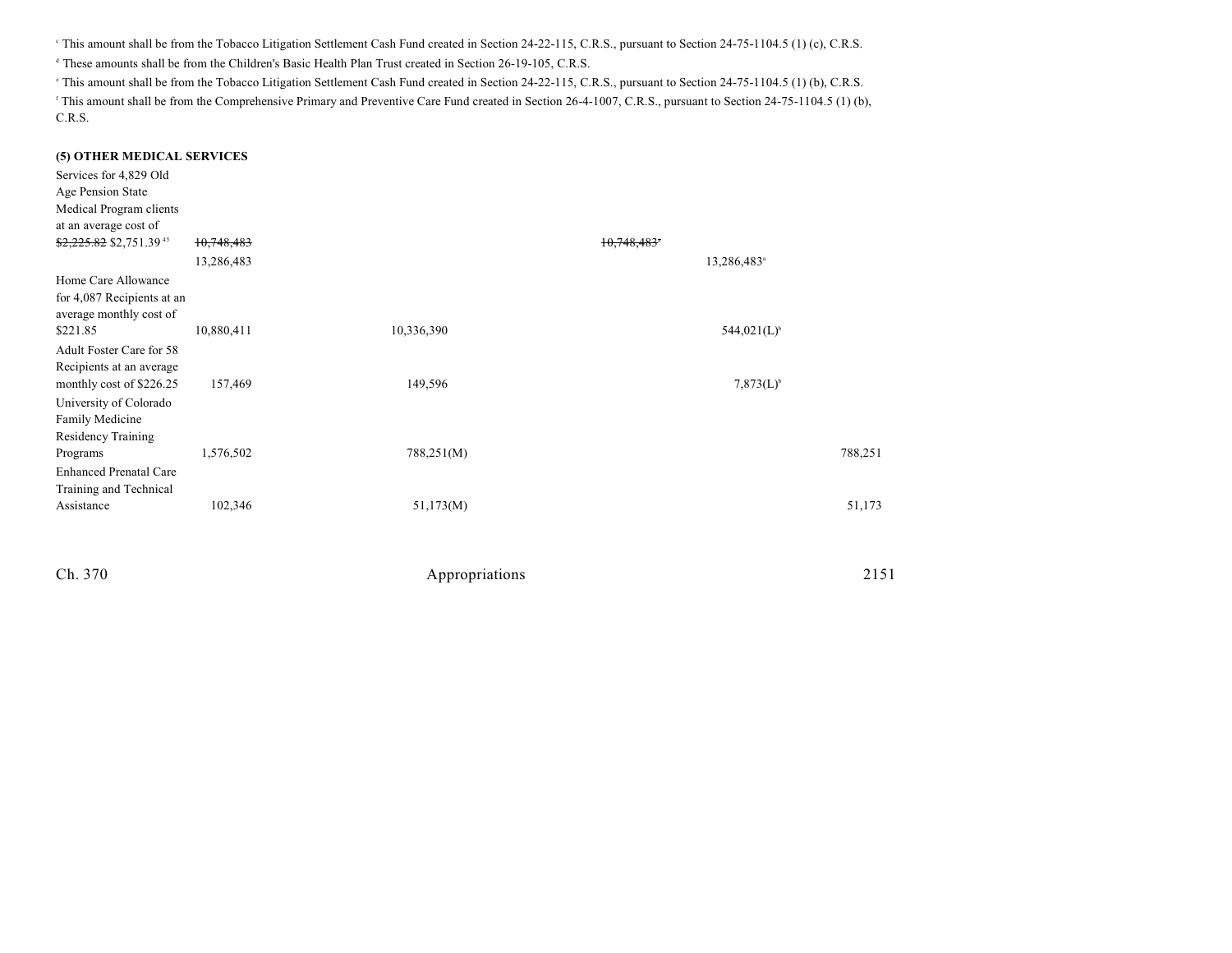|                                                                      |                           |              |                               |                                                | <b>APPROPRIATION FROM</b> |                                              |                                |
|----------------------------------------------------------------------|---------------------------|--------------|-------------------------------|------------------------------------------------|---------------------------|----------------------------------------------|--------------------------------|
|                                                                      | ITEM &<br><b>SUBTOTAL</b> | <b>TOTAL</b> | <b>GENERAL</b><br><b>FUND</b> | <b>GENERAL</b><br><b>FUND</b><br><b>EXEMPT</b> | CASH<br><b>FUNDS</b>      | <b>CASH</b><br><b>FUNDS</b><br><b>EXEMPT</b> | <b>FEDERAL</b><br><b>FUNDS</b> |
|                                                                      | \$                        | \$           | \$                            | \$                                             | \$                        | \$<br>\$                                     |                                |
| Nurse Home Visitor<br>Program                                        | 3,010,000                 |              |                               |                                                |                           | $1,505,000(T)$ <sup>c</sup>                  | 1,505,000                      |
| Colorado Autism<br><b>Treatment Fund</b>                             | 395,143                   |              |                               |                                                |                           | 395,143 <sup>d</sup>                         |                                |
| S.B. 97-101 Public<br>School Health Services <sup>46</sup>           | 29,802,864<br>29,798,166  |              |                               |                                                |                           | $15,131,305^{\circ}$                         | 14,671,559<br>14,666,861       |
| <b>MEDICARE</b><br><b>MODERNIZATION ACT OF</b><br><b>2003, STATE</b> |                           |              |                               |                                                |                           |                                              |                                |
| CONTRIBUTION PAYMENT 31,500,000                                      |                           |              | 31,500,000                    |                                                |                           |                                              |                                |
|                                                                      |                           | 56,673,218   |                               |                                                |                           |                                              |                                |
|                                                                      |                           | 90,706,520   |                               |                                                |                           |                                              |                                |

<sup>a</sup> This OF THIS amount, \$9,998,483 shall be from the Old Age Pension Health and Medical Care Fund, pursuant to Section 7 (c) of Article 24 of the State Constitution. CONSTITUTION, AND \$3,288,000 SHALL BE FROM THE SUPPLEMENTAL OLD AGE PENSION HEALTH AND MEDICAL CARE FUND CREATED IN SECTION 26-2-117 (3), C.R.S.

 $\,^{\circ}$  These amounts shall be from local funds.

This amount shall be a transfer from the Department of Public Health and Environment. <sup>c</sup>

 This amount reflects the amount needed in fiscal year 2005-06 to provide funding for the state's share of the expenditures required for home- and community-based <sup>d</sup> services for children with autism. This amount should be transferred at the end of fiscal year 2004-05 from the Tobacco Litigation Settlement Cash Fund created in section 24-22-115 (1), C.R.S., to the Colorado Autism Treatment Fund created in section 26-4-695, C.R.S., pursuant to section 24-22-115 (1), C.R.S.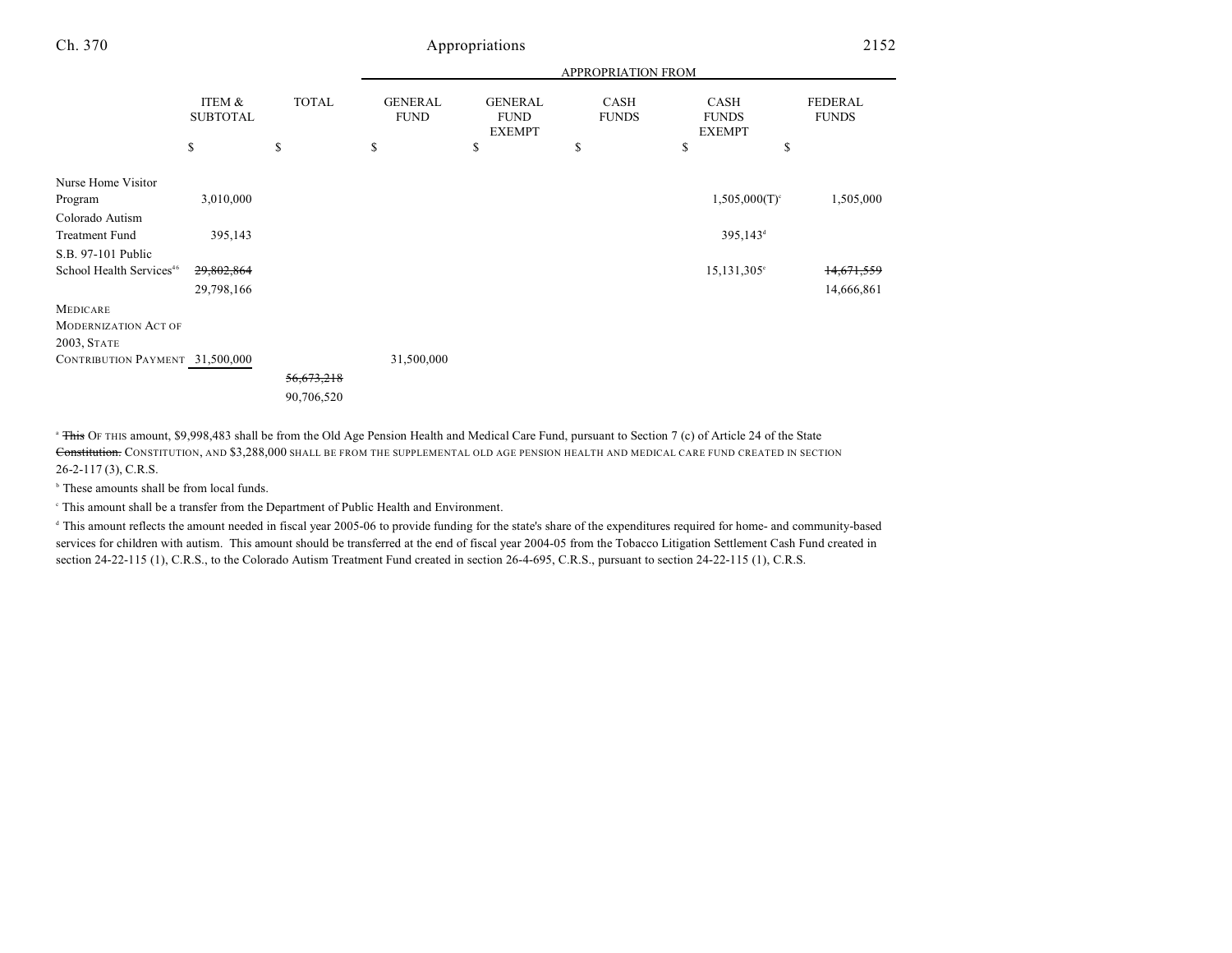<sup>e</sup>This amount represents funds certified as representing expenditures incurred by school districts that are eligible for federal financial participation under Medicaid.

|                                             |           | (6) DEPARTMENT OF HUMAN SERVICES MEDICAID-FUNDED PROGRAMS |                           |           |
|---------------------------------------------|-----------|-----------------------------------------------------------|---------------------------|-----------|
| (A) Executive Director's                    |           |                                                           |                           |           |
| <b>Office - Medicaid</b>                    |           |                                                           |                           |           |
| Funding <sup>44</sup>                       | 9,704,151 | 4,852,076(M)                                              |                           | 4,852,075 |
|                                             | 8,900,473 | 4,450,237(M)                                              |                           | 4,450,236 |
| (B) Office of                               |           |                                                           |                           |           |
| <b>Information Technology</b><br>Services - |           |                                                           |                           |           |
| <b>Medicaid Funding</b>                     |           |                                                           |                           |           |
| Colorado Benefits                           |           |                                                           |                           |           |
| Management System <sup>46a, 46b</sup>       | 5,370,182 | 2,809,280(M)                                              | $27,784($ T) <sup>*</sup> | 2,533,118 |
|                                             | 8,649,322 | 4,400,782(M)                                              | 171,418 <sup>a</sup>      | 4,077,122 |
| <b>COLORADO BENEFITS</b>                    |           |                                                           |                           |           |
| <b>MANAGEMENT SYSTEM</b>                    |           |                                                           |                           |           |
| SAS-70 AUDIT                                | 54,305    |                                                           | $28,689(T)$ <sup>b</sup>  | 25,616    |
| Other Office of                             |           |                                                           |                           |           |
| <b>Information Technology</b>               |           |                                                           |                           |           |
| Services line items                         | 418,814   | 209,407(M)                                                |                           | 209,407   |
|                                             | 419,886   | 209,943(M)                                                |                           | 209,943   |
|                                             | 5,788,996 |                                                           |                           |           |
|                                             | 9,123,513 |                                                           |                           |           |

<sup>a</sup> This amount OF THIS AMOUNT, \$45,325(T) shall be from moneys in the Old Age Pension Fund appropriated to the Department of Human Services, pursuant to Article 24 of the State Constitution. CONSTITUTION, AND \$126,093 SHALL BE FROM THE CHILDREN'S BASIC HEALTH PLAN TRUST CREATED IN SECTION 26-19-105, C.R.S.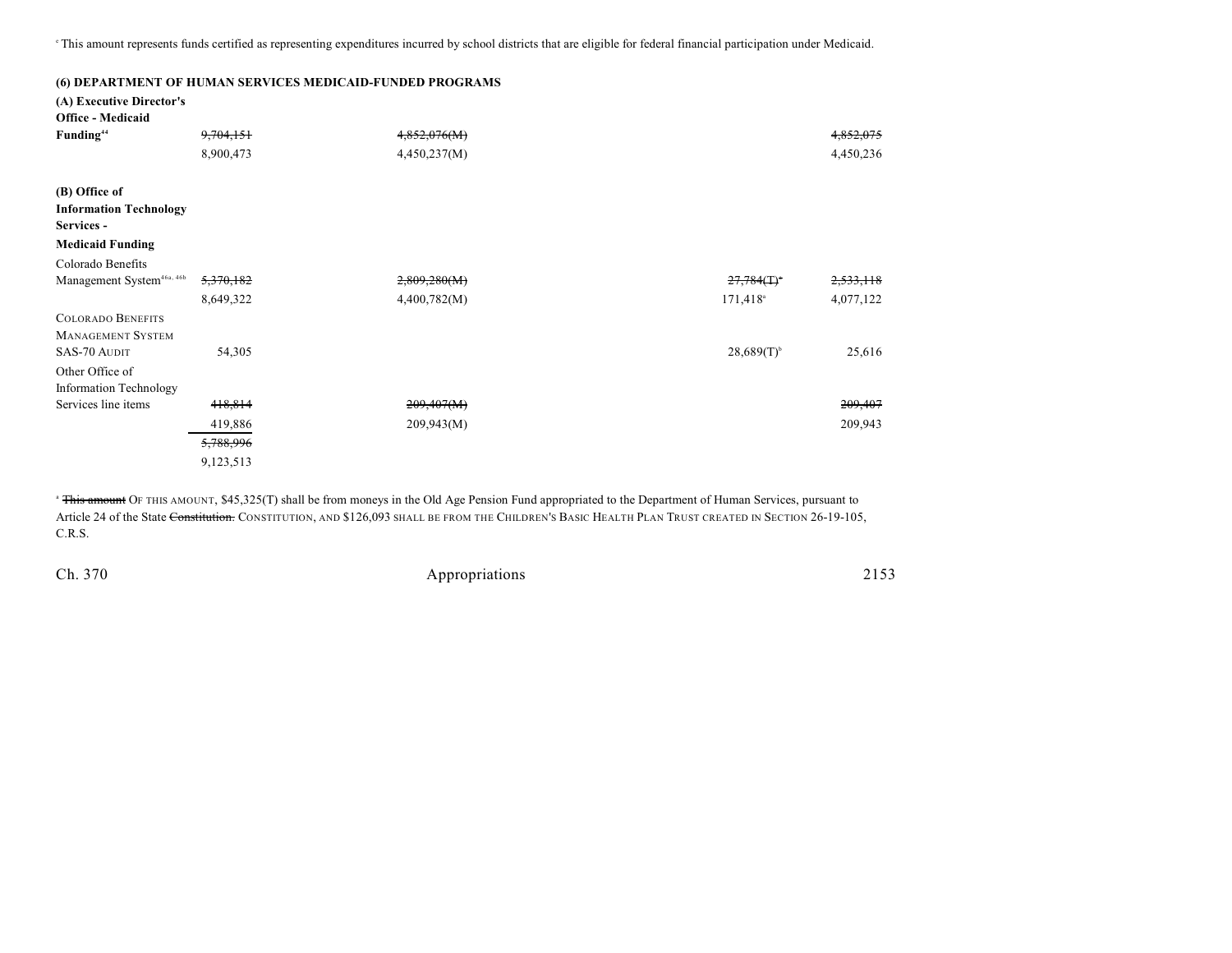| Ch. 370                                                            |                           | Appropriations |                               |                                                      | 2154                        |                                       |                                |
|--------------------------------------------------------------------|---------------------------|----------------|-------------------------------|------------------------------------------------------|-----------------------------|---------------------------------------|--------------------------------|
|                                                                    |                           |                |                               | APPROPRIATION FROM                                   |                             |                                       |                                |
|                                                                    | ITEM &<br><b>SUBTOTAL</b> | <b>TOTAL</b>   | <b>GENERAL</b><br><b>FUND</b> | <b>GENERAL</b><br><b>FUND</b><br><b>EXEMPT</b><br>\$ | <b>CASH</b><br><b>FUNDS</b> | CASH<br><b>FUNDS</b><br><b>EXEMPT</b> | <b>FEDERAL</b><br><b>FUNDS</b> |
|                                                                    | \$                        | <sup>\$</sup>  | \$                            |                                                      | \$                          | \$                                    | \$                             |
| <sup>b</sup> THIS AMOUNT SHALL BE FROM THE STATE AUDITOR'S OFFICE. |                           |                |                               |                                                      |                             |                                       |                                |
| (C) Office of Operations                                           |                           |                |                               |                                                      |                             |                                       |                                |
| - Medicaid Funding                                                 | 5,402,873                 |                | 2,701,437(M)                  |                                                      |                             |                                       | 2,701,436                      |
|                                                                    | 5,812,424                 |                | 2,906,212(M)                  |                                                      |                             |                                       | 2,906,212                      |
| (D) County<br>Administration -                                     |                           |                |                               |                                                      |                             |                                       |                                |
| <b>Medicaid Funding</b>                                            | 8,797,377                 |                | 3,299,017(M)                  |                                                      |                             |                                       | 5,498,360                      |
| COUNTY                                                             |                           |                |                               |                                                      |                             |                                       |                                |
| <b>ADMINISTRATION</b>                                              | 11,522,832                |                | 3,467,256(M)                  |                                                      |                             |                                       | 8,055,576 <sup>a</sup>         |
| <b>COUNTY</b>                                                      |                           |                |                               |                                                      |                             |                                       |                                |
| <b>ADMINISTRATION</b>                                              |                           |                |                               |                                                      |                             |                                       |                                |
| RELATED TO CBMS                                                    |                           |                |                               |                                                      |                             |                                       |                                |
| <b>IMPLEMENTATION</b>                                              | 1,396,773                 |                | 698,387                       |                                                      |                             |                                       | 698,386                        |
|                                                                    | 12,919,605                |                |                               |                                                      |                             |                                       |                                |

<sup>a</sup> FOR INFORMATIONAL PURPOSES ONLY, THIS AMOUNT INCLUDES \$2,434,864 FROM FEDERAL REIMBURSEMENTS RELATED TO ADMINISTRATIVE CASE MANAGEMENT COSTS IN FY 2003-04 AND FY 2004-05 AND \$5,620,712 FROM VARIOUS SOURCES OF FEDERAL FUNDS.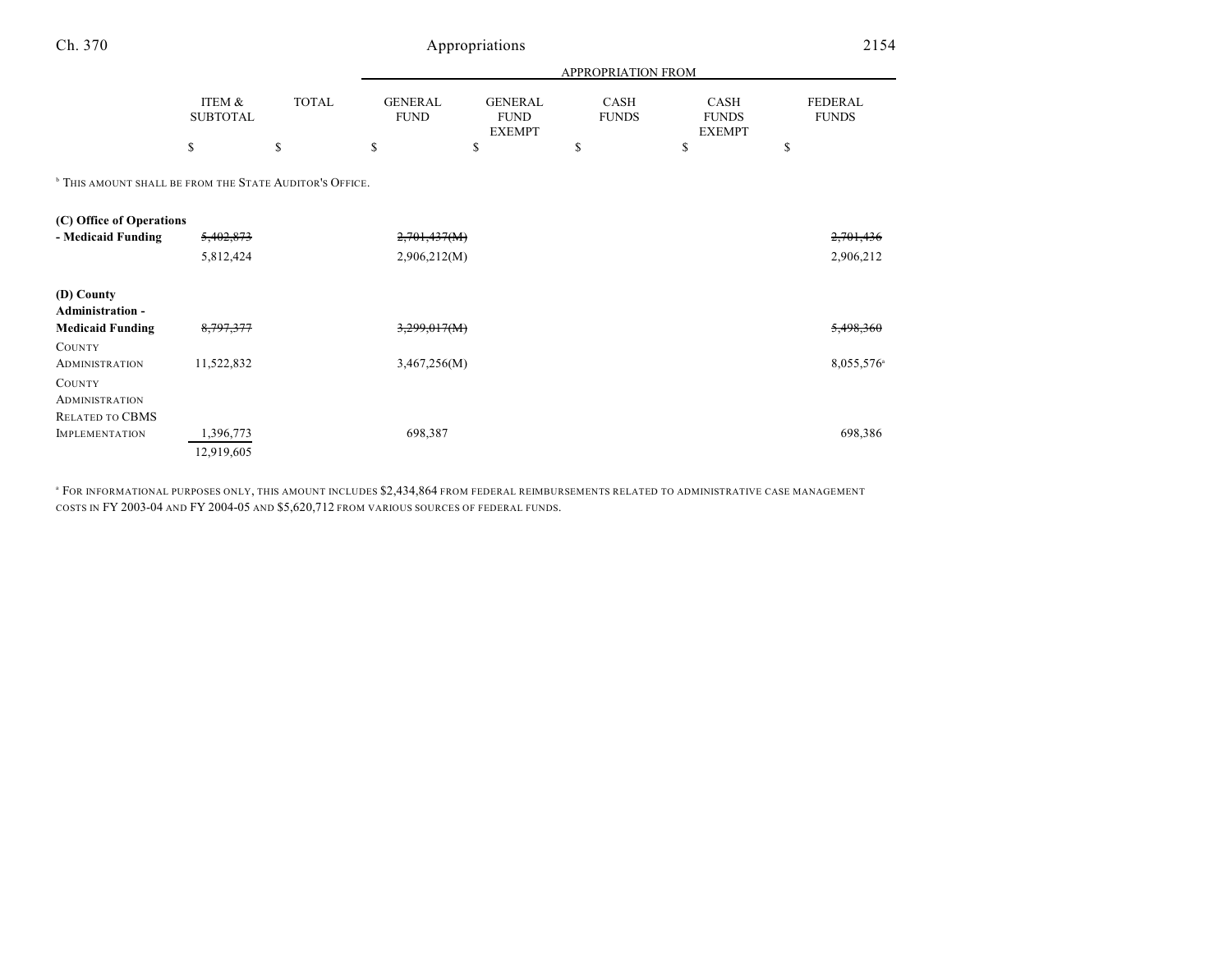| (E) Division of Child  |            |                     |            |
|------------------------|------------|---------------------|------------|
| Welfare - Medicaid     |            |                     |            |
| <b>Funding</b>         |            |                     |            |
| Administration         | 60,506     | 30,253(M)           | 30,253     |
| Child Welfare Services | 75,256,230 | $37,628,115(M)^*$   | 37,628,115 |
|                        | 75,826,635 | $37,913,318(M)^{a}$ | 37,913,317 |
| <b>CONTINGENCY FEE</b> |            |                     |            |
| PAYMENT FOR FEDERAL    |            |                     |            |
| REVENUE MAXIMIZATION   |            |                     |            |
| PROJECT                | 183,269    |                     | 183,269    |
| FAMILY AND CHILDREN'S  |            |                     |            |
| PROGRAMS               | 973,056    | 486,528(M)          | 486,528    |
|                        | 75,316,736 |                     |            |
|                        | 77,043,466 |                     |            |

<sup>a</sup> This amount includes an estimated \$29,585,288 for residential treatment center care, \$4,968,285 for the children's habilitative residential program, and \$3,074,542 for the child placement agency Medicaid transfer program. PROGRAM, AND \$285,203 FOR ADMINISTRATIVE CASE MANAGEMENT. These amounts are estimates of the portion of the General Fund moneys appropriated for Child Welfare Services that county departments of social services will spend on Medicaid-eligible services. Pursuant to Section 24-75-106, C.R.S., General Fund appropriations are transferred to and from this appropriation and the Child Welfare Services appropriation to the Department of Human Services when required based on the actual amount of federal Medicaid funds earned through county child welfare expenditures. **b** THIS AMOUNT SHALL BE FROM FEDERAL REIMBURSEMENTS RELATED TO ADMINISTRATIVE CASE MANAGEMENT COSTS IN FY 2003-04 AND FY 2004-05.

| (F) Mental Health and<br><b>Alcohol and Drug Abuse</b><br>Services - Medicaid<br>Funding |         |            |         |
|------------------------------------------------------------------------------------------|---------|------------|---------|
| Administration                                                                           | 299,003 | 149,502(M) | 149,501 |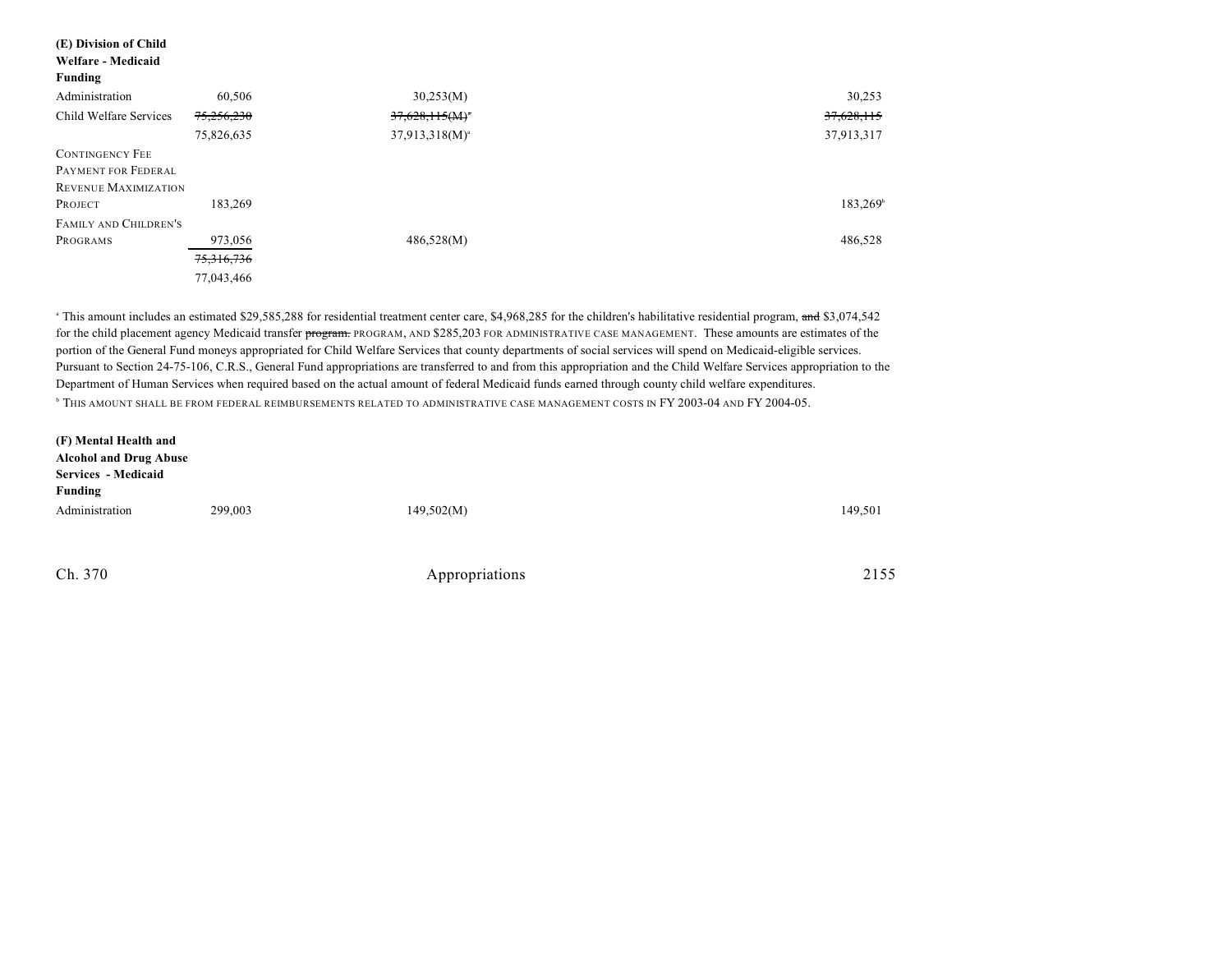|                                                                 |                           |              | APPROPRIATION FROM            |                                                |                      |                                       |                                |
|-----------------------------------------------------------------|---------------------------|--------------|-------------------------------|------------------------------------------------|----------------------|---------------------------------------|--------------------------------|
|                                                                 | ITEM &<br><b>SUBTOTAL</b> | <b>TOTAL</b> | <b>GENERAL</b><br><b>FUND</b> | <b>GENERAL</b><br><b>FUND</b><br><b>EXEMPT</b> | CASH<br><b>FUNDS</b> | CASH<br><b>FUNDS</b><br><b>EXEMPT</b> | <b>FEDERAL</b><br><b>FUNDS</b> |
|                                                                 | \$                        | \$           | \$                            | \$                                             | \$                   | \$                                    | \$                             |
| Mental Health<br>Community Programs,<br>Goebel Lawsuit          |                           |              |                               |                                                |                      |                                       |                                |
| Settlement                                                      | 11,888,698                |              | 5,944,349(M)                  |                                                |                      |                                       | 5,944,349                      |
| Residential Treatment for                                       |                           |              |                               |                                                |                      |                                       |                                |
| Youth (H.B. 99-1116)                                            | 472,423                   |              | 27,129(M)                     |                                                |                      | $209,083$ <sup>*</sup>                | 236,211                        |
|                                                                 |                           |              | 27,183(M)                     |                                                |                      | $209,029$ <sup>a</sup>                |                                |
| Mental Health Institutes                                        | 4,522,820                 |              | 2,261,410(M)                  |                                                |                      |                                       | 2,261,410                      |
| Alcohol and Drug Abuse<br>Division, Administration              | 17,213                    |              | 8,607                         |                                                |                      |                                       | 8,606                          |
| Alcohol and Drug Abuse<br>Division, High Risk<br>Pregnant Women |                           |              |                               |                                                |                      |                                       |                                |
| Program                                                         | 952,986                   |              | 476,493(M)                    |                                                |                      |                                       | 476,493                        |
|                                                                 | 18, 153, 143              |              |                               |                                                |                      |                                       |                                |

<sup>a</sup> This amount shall be from the Tobacco Litigation Settlement Cash Fund created in Section 24-22-115, C.R.S., pursuant to Section 24-75-1104.5 (1) (k), C.R.S.

**(G) Services for People with Developmental Disabilities - Medicaid Funding**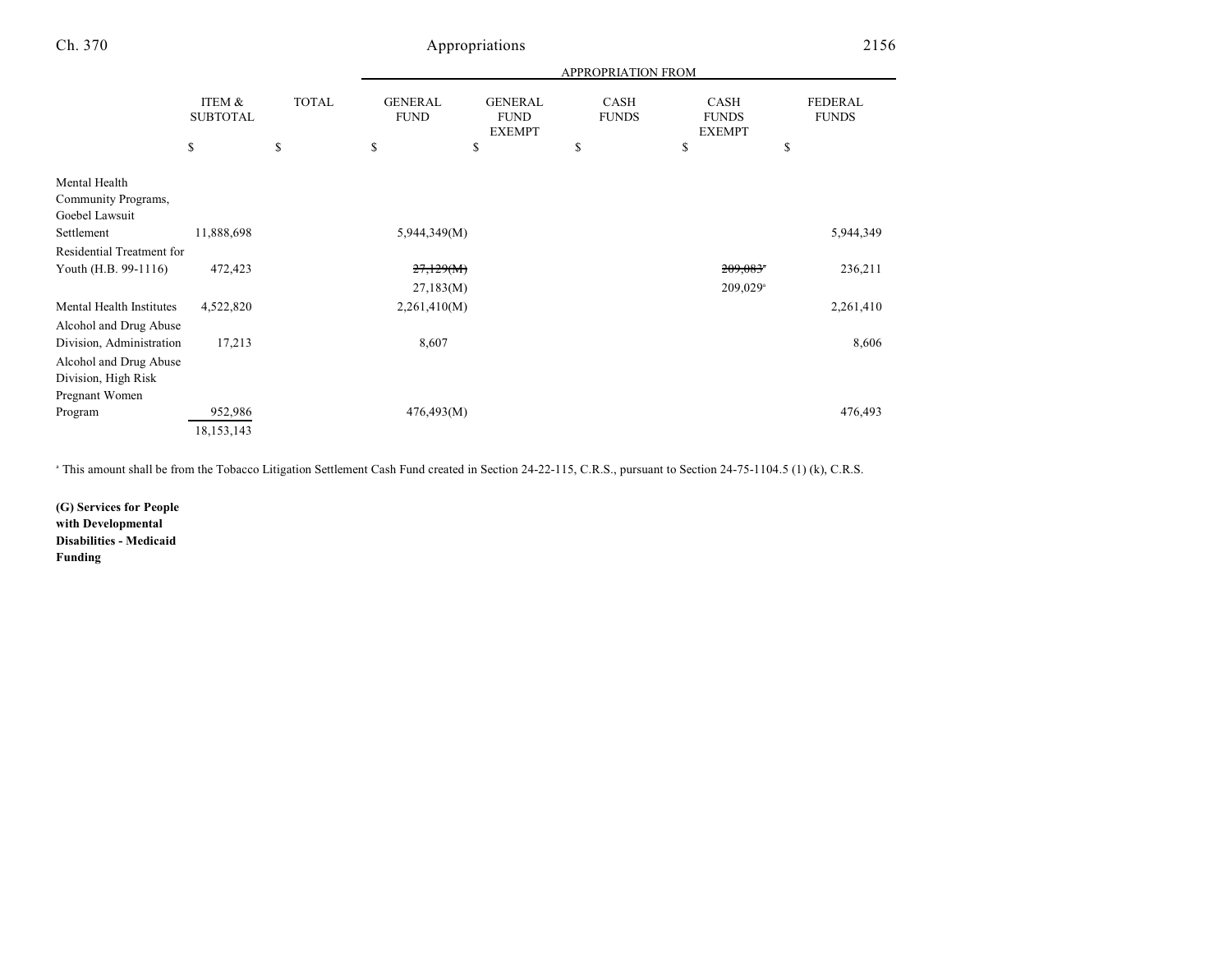| <b>Community Services</b> |              |                      |                           |                           |
|---------------------------|--------------|----------------------|---------------------------|---------------------------|
| Administration            | 2,337,168    | 1,168,584(M)         |                           | 1,168,584                 |
| <b>Community Services</b> |              |                      |                           |                           |
| Adult Program Costs and   |              |                      |                           |                           |
| CCMS Replacement -        |              |                      |                           |                           |
| Medicaid Funding          | 223,788,132  | 111,894,066(M)       |                           | 111,894,066°              |
|                           |              | $111,882,316(M)^{a}$ |                           | 111,905,816 <sup>a</sup>  |
| Federally-matched Local   |              |                      |                           |                           |
| Program Costs             | 19,807,076   |                      | 9,903,538*                | 9,903,538                 |
|                           | 24, 281, 838 |                      | $12,140,919$ <sup>b</sup> | $12,140,919$ <sup>a</sup> |
| Regional Centers -        |              |                      |                           |                           |
| Medicaid Funding          | 39, 351, 048 | 18,932,324(M)        | $743,200^{\circ}$         | 19,675,524                |
|                           | 39, 321, 388 | 18,917,494(M)        |                           | 19,660,694                |
| Regional Center           |              |                      |                           |                           |
| Depreciation and Annual   |              |                      |                           |                           |
| Adjustments               | 1,498,251    | 749,126(M)           |                           | 749,125                   |
| Services for Children and |              |                      |                           |                           |
| Families - Medicaid       |              |                      |                           |                           |
| Funding                   | 3,813,077    | $1,906,539(M)^{a}$   |                           | 1,906,538 <sup>a</sup>    |
|                           | 290,594,752  |                      |                           |                           |
|                           | 295,039,854  |                      |                           |                           |

<sup>a</sup> Up to 3.0 percent of these funds, if not expended prior to July 1, 2006, shall be rolled forward and shall remain available for expenditure in FY 2006-07.

<sup>b</sup> This amount represents funds certified as expenditures incurred by local governments that are eligible for federal financial participation under Medicaid. Up to 3.0 percent of these funds, if not expended prior to July 1, 2006, shall be rolled forward and shall remain available for expenditure in FY 2006-07.

<sup>e</sup> This amount shall be from service fees from regional centers for the developmentally disabled, pursuant to Section 26-4-410 (1) (d) (I), C.R.S.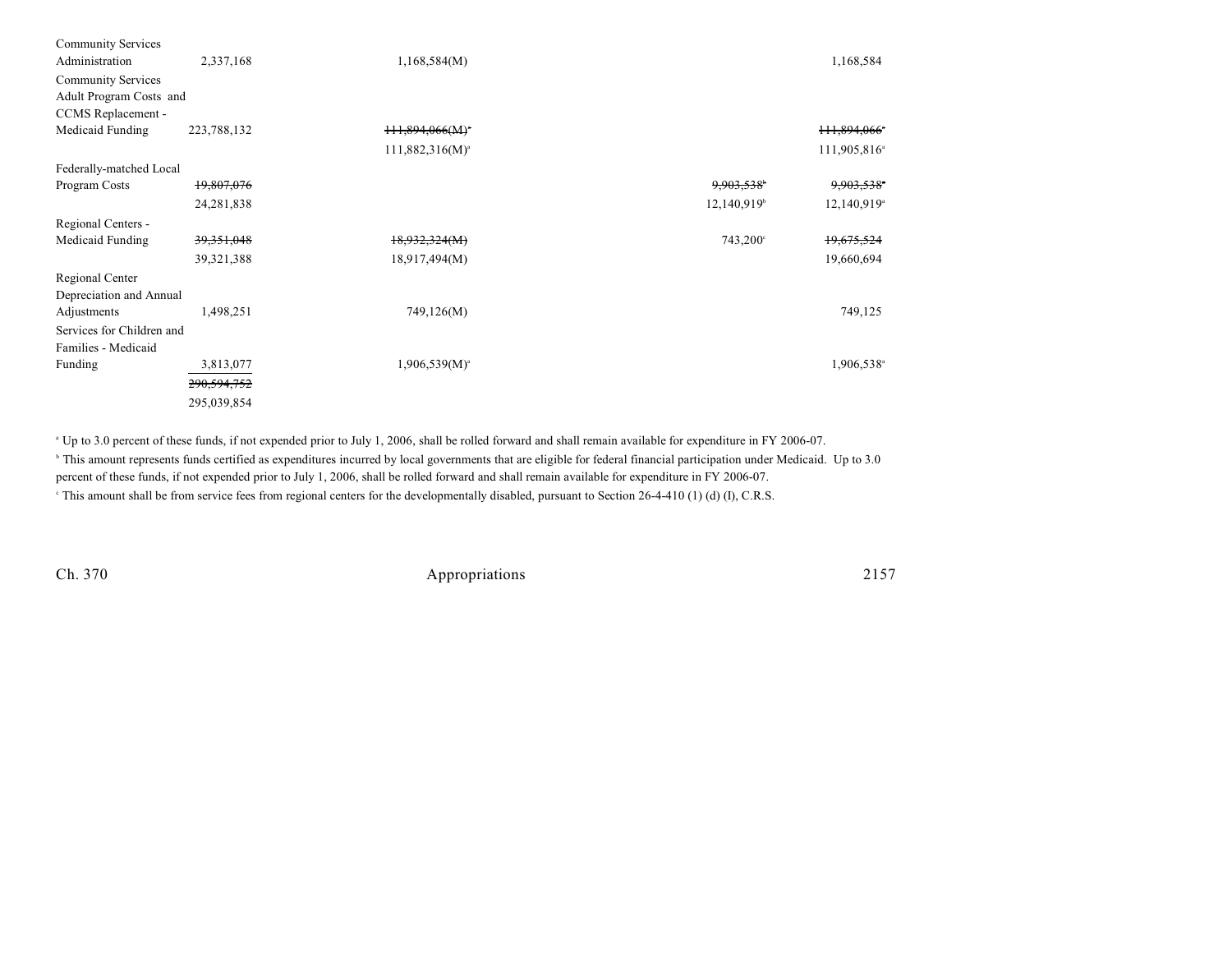| v.<br>۰. |  |
|----------|--|
|          |  |

# Appropriations 2158

|                                                                                       |                           |                 | APPROPRIATION FROM            |                                                |                         |                                              |                                |  |
|---------------------------------------------------------------------------------------|---------------------------|-----------------|-------------------------------|------------------------------------------------|-------------------------|----------------------------------------------|--------------------------------|--|
|                                                                                       | ITEM &<br><b>SUBTOTAL</b> | <b>TOTAL</b>    | <b>GENERAL</b><br><b>FUND</b> | <b>GENERAL</b><br><b>FUND</b><br><b>EXEMPT</b> | CASH<br><b>FUNDS</b>    | <b>CASH</b><br><b>FUNDS</b><br><b>EXEMPT</b> | <b>FEDERAL</b><br><b>FUNDS</b> |  |
|                                                                                       | \$                        | \$              | \$                            | \$                                             | \$                      | \$                                           | \$                             |  |
| (H) Adult Assistance<br><b>Programs, Community</b><br><b>Services for the Elderly</b> |                           |                 |                               |                                                |                         |                                              |                                |  |
| - Medicaid Funding                                                                    | 1,800                     | 900(M)          |                               |                                                |                         | 900                                          |                                |  |
| (I) Division of Youth<br><b>Corrections - Medicaid</b>                                |                           |                 |                               |                                                |                         |                                              |                                |  |
| <b>Funding</b>                                                                        | 15,091,070                |                 | 7,545,535(M)                  |                                                |                         |                                              | <del>7,545,535</del>           |  |
|                                                                                       | 15,828,250                |                 | 7,914,125(M)                  |                                                |                         |                                              | 7,914,125                      |  |
|                                                                                       |                           | 428,850,898     |                               |                                                |                         |                                              |                                |  |
|                                                                                       |                           | 442,822,528     |                               |                                                |                         |                                              |                                |  |
| <b>TOTALS PART V</b><br><b>(HEALTH CARE</b>                                           |                           |                 |                               |                                                |                         |                                              |                                |  |
| POLICY AND                                                                            |                           |                 |                               |                                                |                         |                                              |                                |  |
| <b>FINANCING</b> <sup>4, 5</sup>                                                      |                           | \$3,271,672,981 | \$1,384,833,668               |                                                | <del>\$11.405.697</del> | \$285,329,027*                               | \$1,590,104,589                |  |
|                                                                                       |                           | \$3,300,352,702 | \$1,395,254,474               |                                                | \$655,697               | \$300,340,778 <sup>a</sup>                   | \$1,604,101,753                |  |

 $\degree$  Of this amount,  $\frac{645,248,426}{6}$  \$45,988,426 contains an (T) notation, and \$551,894 contains a (L) notation.

**FOOTNOTES** -- The following statements are referenced to the numbered footnotes throughout section 2.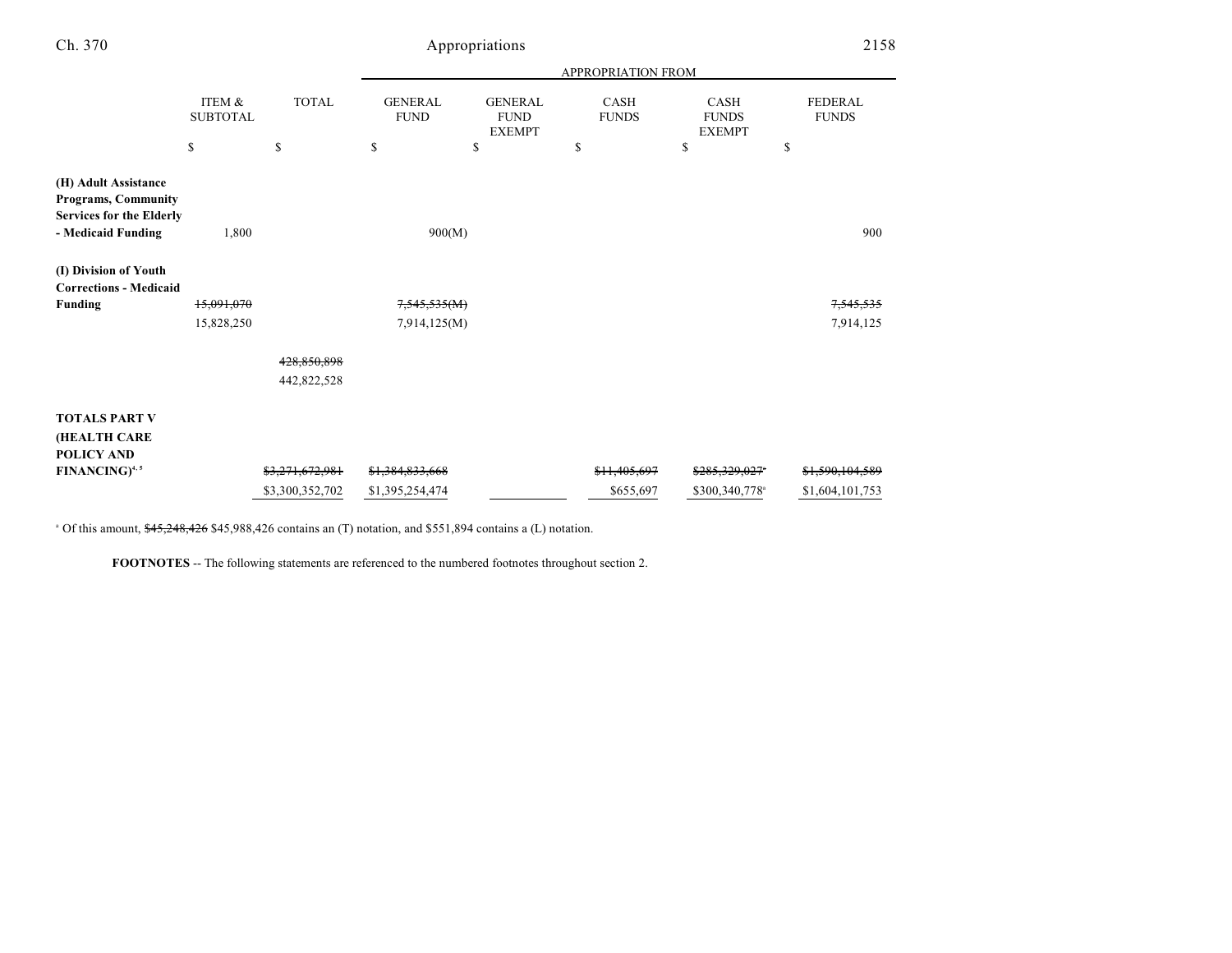- 4 (Governor lined through this provision. See L. 2005, p. 2286.)
- 5 All Departments, Totals -- The General Assembly requests that copies of all reports requested in other footnotes contained in this act be delivered to the Joint Budget Committee and the majority and minority leadership in each house of the General Assembly. Each principal department of the state is requested to produce its rules in an electronic format that is suitable for public access through electronic means. Such rules in such format should be submitted to the Office of Legislative Legal Services for publishing on the Internet. It is the intent of the General Assembly that this be done within existing resources.
- 32 Department of Health Care Policy and Financing, Executive Director's Office -- The Department is requested to submit monthly Medicaid expenditure and caseload reports on the Medical Services Premiums budget to the Joint Budget Committee, by the third Monday of each month. The Department is requested to include in the report the managed care organization caseload by aid category. The Department is also requested to provide caseload and expenditure data for the Children's Basic Health Plan within the monthly report.
- 33 (Governor lined through this provision. See L. 2005, p. 2298.)
- 34 (Governor lined through this provision. See L. 2005, p. 2299.)
- 35 Department of Health Care Policy and Financing, Medical Services Premiums -- It is the intent of the General Assembly that expenditures for these services should be recorded only against the Long Bill group total for Medical Services.
- 36 Department of Health Care Policy and Financing, Medical Services Premiums -- The General Assembly has determined that the average appropriated rates provide sufficient funds to pay reasonable and adequate compensation to efficient and economical providers. The Department should take actions to ensure that the average appropriated rates are not exceeded.
- 37 (Governor lined through this provision. See L. 2005, p. 2299.)
- 38 Department of Health Care Policy and Financing, Medical Services Premiums -- The Department is requested to report on reimbursements for hospital providers and to offer recommendations for changes in this area, if any. Specifically, the Department is requested to provide cost estimates for rebasing hospital rates to the most recent audited Medicare cost reports.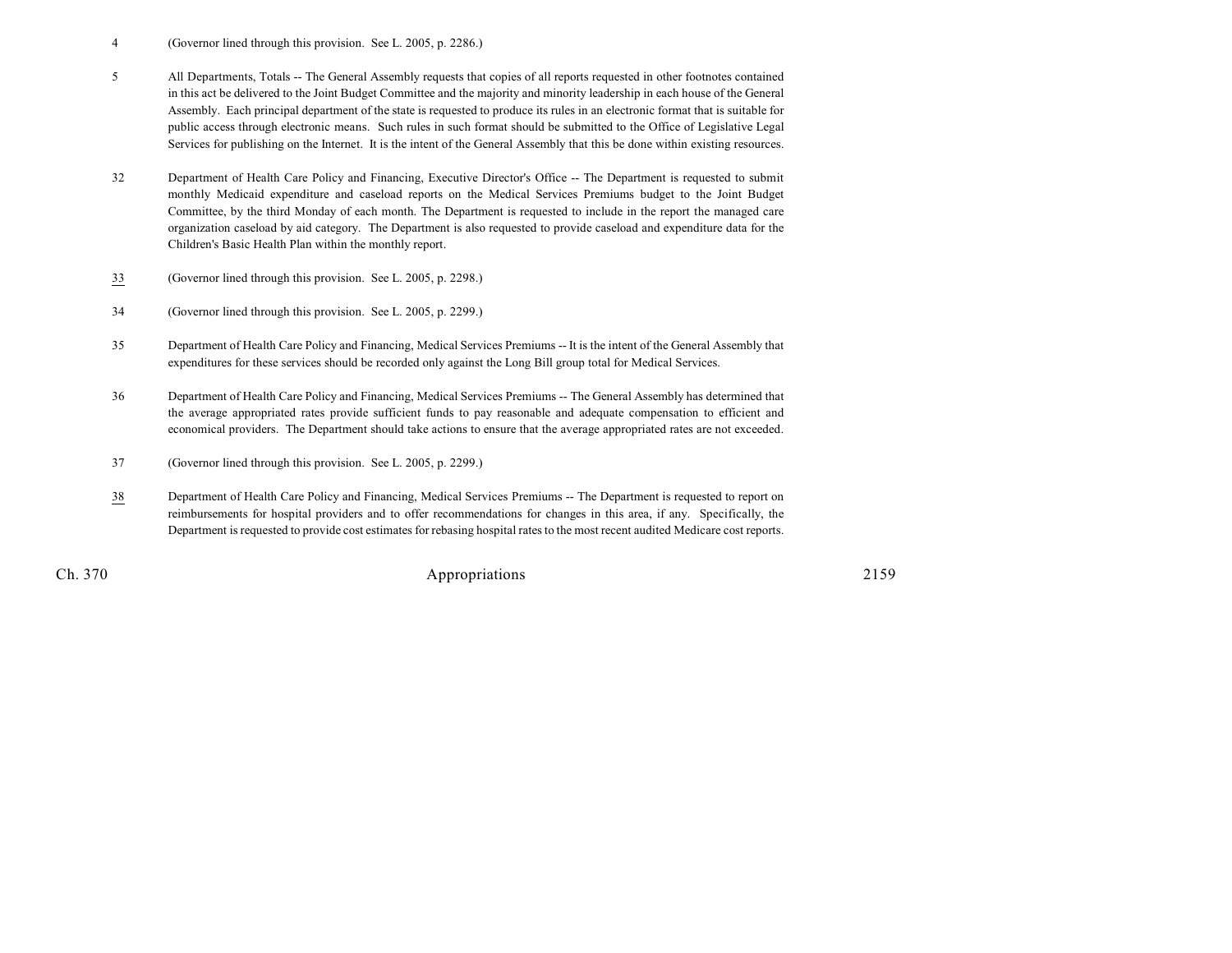|                 |              | APPROPRIATION FROM |                |              |               |              |  |
|-----------------|--------------|--------------------|----------------|--------------|---------------|--------------|--|
| ITEM &          | <b>TOTAL</b> | GENERAL            | <b>GENERAL</b> | <b>CASH</b>  | <b>CASH</b>   | FEDERAL      |  |
| <b>SUBTOTAL</b> |              | <b>FUND</b>        | <b>FUND</b>    | <b>FUNDS</b> | <b>FUNDS</b>  | <b>FUNDS</b> |  |
|                 |              |                    | <b>EXEMPT</b>  |              | <b>EXEMPT</b> |              |  |
|                 |              |                    |                |              |               |              |  |

APPROPRIATION FROM

This report is requested to be provided to the Joint Budget Committee by no later than November 1, 2005.

39 (Governor lined through this provision. See L. 2005, p. 2300.)

#### 40 (Governor lined through this provision. See L. 2005, p. 2300.)

- 41 (Governor lined through this provision. See L. 2005, p. 2301.)
- 42 Department of Health Care Policy and Financing, Medical Services Premiums -- Beginning in January 2006, individuals fully eligible for the Medicare and Medicaid coverage will receive their drug benefits through the Medicare Modernization Act of 2003, Part D Drug Benefit Program. While this program is anticipated to create prescription drug savings in the state's Medicaid program, these savings will be reduced by the mandatory maintenance of effort payment to the federal government. Beginning in April 2006, the Department is requested to provide the Joint Budget Committee with quarterly reports regarding the calculations for the mandatory maintenance of effort payment to the federal government for the Medicare Modernization Act of 2003. The reports should contain an estimate of how the mandatory maintenance of effort payment compares to the savings estimate of transferring the prescription drug benefit from the Medicaid program to the Medicare program.
- 43 Department of Health Care Policy and Financing, Indigent Care Program, Safety Net Provider Payments -- The Department is requested to submit a report by February 1, 2006, to the Joint Budget Committee, estimating the final disbursements to each hospital from the Safety Net Provider Payment line item for FY 2005-06 and FY 2006-07.
- 44 Department of Health Care Policy and Financing, Indigent Care Program, Children's Basic Health Plan Premium Costs -- This appropriation assumes an average medical cost per child of \$1,217.28 per year (\$101.44 per member per month), not including dental services, and assumes an estimated average monthly caseload of 50,395 children. The appropriation assumes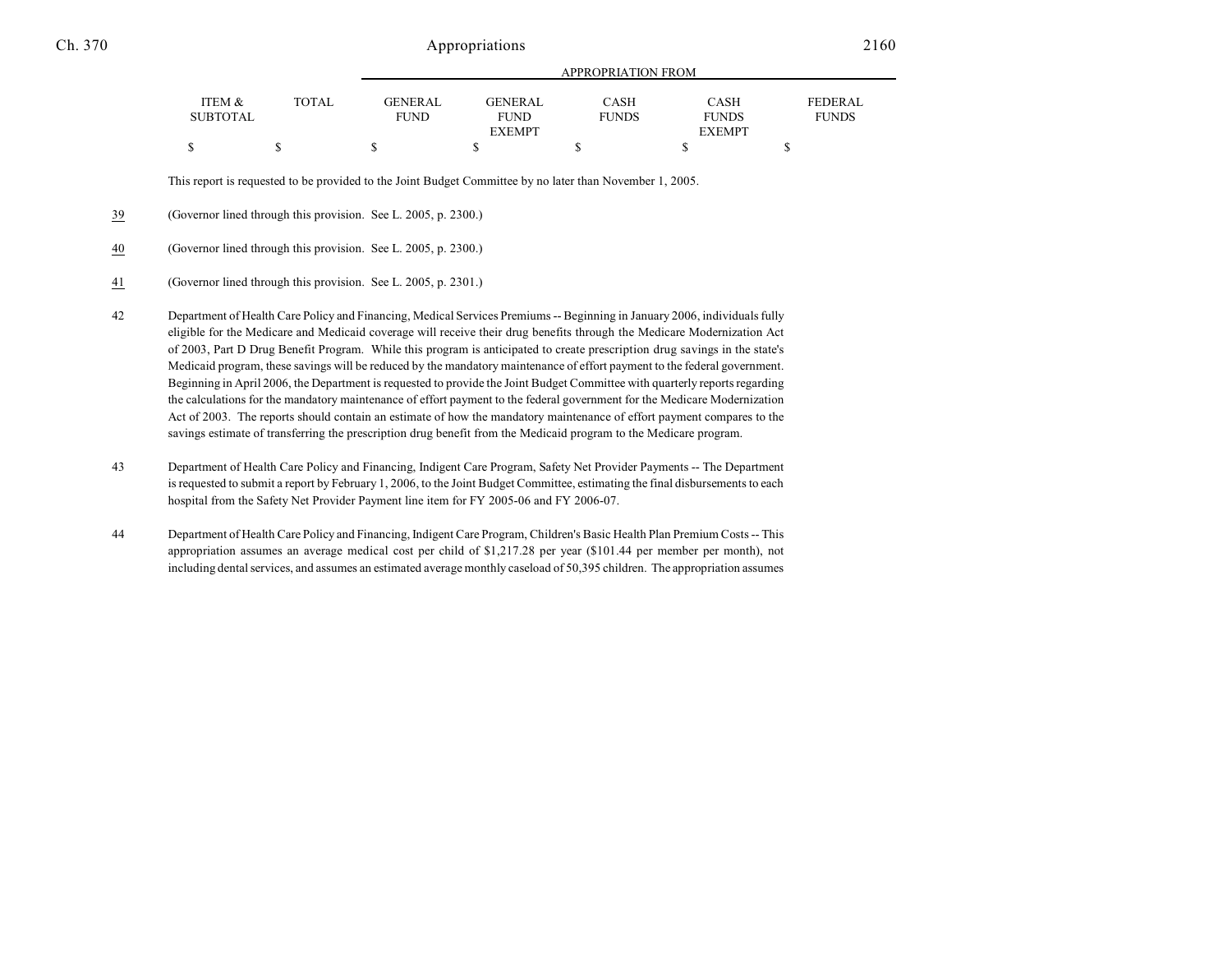19,170 prenatal member months and 2,140 births for adult pregnant women served by the Children's Basic Health Plan waiver program.

- 45 (Governor lined through this provision. See L. 2005, p. 2301.)
- 46 Department of Health Care Policy and Financing, Other Medical Services, S.B. 97-101 Public School Health Services -- The Department is requested to submit a report by November 1 of each year to the Joint Budget Committee on the services that receive reimbursement from the federal government under S.B. 97-101 public school health service program. The report should include information on the type of services, how those services meet the definition of medical necessity, and the total amount of federal dollars that was distributed to each school under the program. The report should also include information on how many children were served by the program.
- 46a (Governor lined through this provision. See L. 2005, p. 2301.)
- 46b (Governor lined through this provision. See L. 2005, p. 2302.)

**SECTION 2.** Part V (6) (G) and the affected totals of section 2 of chapter 427, Session Laws of Colorado 2004, as amended by section 1 of chapter 332 and as the affected totals are further amended by section 6 of chapter 354, Session Laws of Colorado 2005, are amended to read:

Section 2. **Appropriation.**

### **PART V DEPARTMENT OF HEALTH CARE POLICY AND FINANCING**

**(6) DEPARTMENT OF HUMAN SERVICES MEDICAID-FUNDED PROGRAMS**

**(G) Services for People with Disabilities - Medicaid Funding**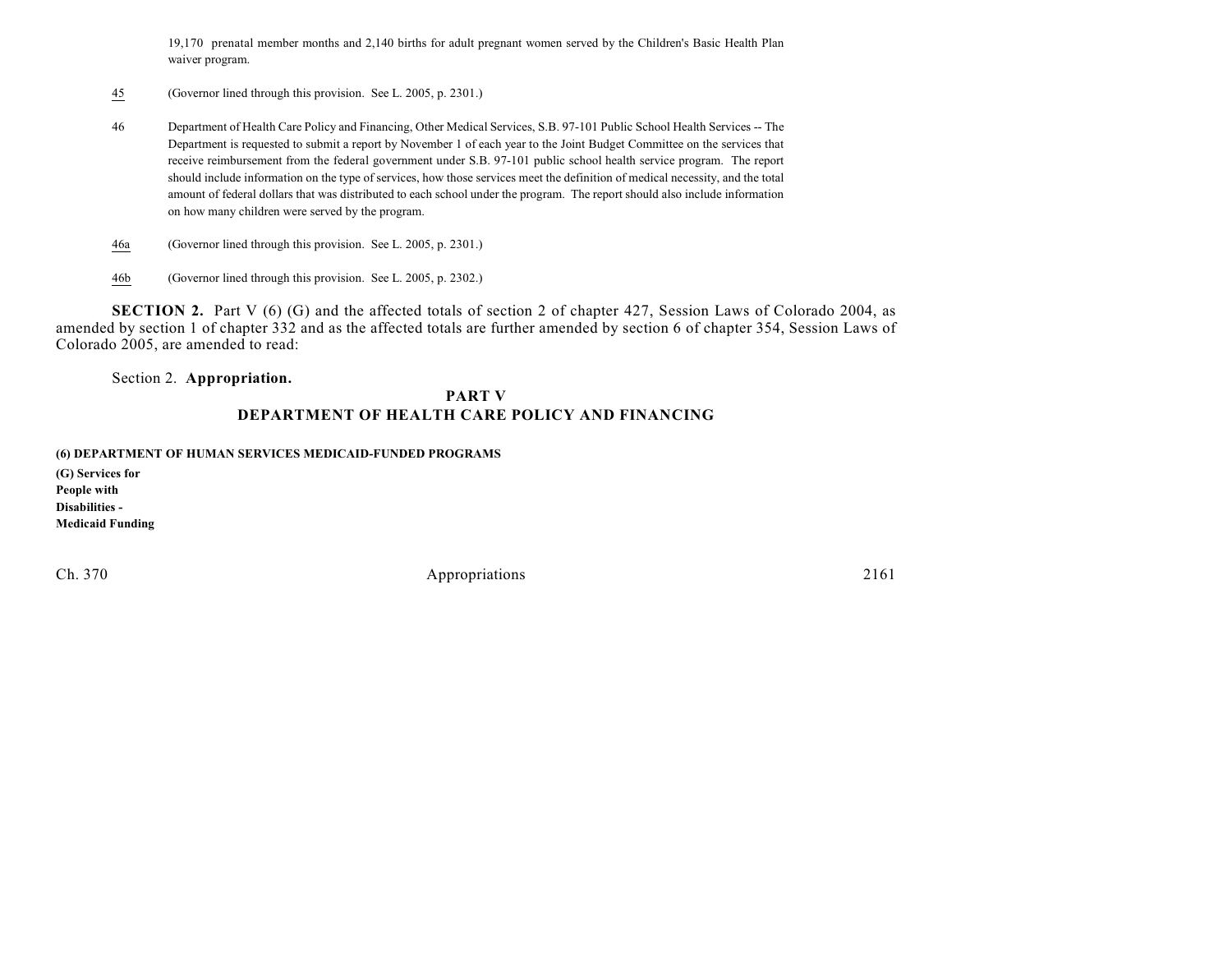|                                                 |                           |              | APPROPRIATION FROM            |                                                |                             |                                              |                                |  |
|-------------------------------------------------|---------------------------|--------------|-------------------------------|------------------------------------------------|-----------------------------|----------------------------------------------|--------------------------------|--|
|                                                 | ITEM &<br><b>SUBTOTAL</b> | <b>TOTAL</b> | <b>GENERAL</b><br><b>FUND</b> | <b>GENERAL</b><br><b>FUND</b><br><b>EXEMPT</b> | <b>CASH</b><br><b>FUNDS</b> | <b>CASH</b><br><b>FUNDS</b><br><b>EXEMPT</b> | <b>FEDERAL</b><br><b>FUNDS</b> |  |
|                                                 | \$                        | \$           | \$                            | \$                                             | \$                          | \$                                           | \$                             |  |
| Community Services -                            |                           |              |                               |                                                |                             |                                              |                                |  |
| Medicaid Funding                                | 217,907,467               |              | $108,953,734(M)^{d}$          |                                                |                             |                                              | 108,953,733 <sup>d</sup>       |  |
| Regional Centers -                              |                           |              |                               |                                                |                             |                                              |                                |  |
| Medicaid Funding                                | 38,613,115                |              | 18,556,718(M)                 |                                                |                             | 749,840 <sup>a</sup>                         | 19,306,557                     |  |
| Federally-matched<br><b>Local Program Costs</b> | 19,807,076                |              |                               |                                                |                             | 9,903,539                                    | 9,903,537                      |  |
|                                                 | 22,128,825                |              |                               |                                                |                             | 11,064,413 <sup>b</sup>                      | 11,064,412                     |  |
| Regional Center                                 |                           |              |                               |                                                |                             |                                              |                                |  |
| Depreciation and                                |                           |              |                               |                                                |                             |                                              |                                |  |
| Annual Adjustments                              | 1,460,194                 |              | 730,097(M)                    |                                                |                             |                                              | 730,097                        |  |
| Services for Families                           |                           |              |                               |                                                |                             |                                              |                                |  |
| and Children -                                  |                           |              |                               |                                                |                             |                                              |                                |  |
| Medicaid Funding                                | 3,745,232                 |              | 1,834,456(M)                  |                                                | $76,320^{\circ}$            |                                              | 1,834,456                      |  |
|                                                 | 281,533,084               |              |                               |                                                |                             |                                              |                                |  |
|                                                 | 283,854,833               |              |                               |                                                |                             |                                              |                                |  |

<sup>a</sup> This amount shall be from service fees from regional centers for the developmentally disabled, pursuant to Section 26-4-410 (1) (d) (I), C.R.S.

<sup>b</sup> This amount represents funds certified as expenditures incurred by local governments that are eligible for federal financial participation under Medicaid. This AMOUNT INCLUDES \$1,160,874 ATTRIBUTABLE TO THE PAYMENT OF OVEREXPENDITURES FOR THIS PROGRAM IN FISCAL YEAR 2004-05.

This amount shall be from the Children's Home-and Community-based Services Cash Fund, pursuant to Section 26-4-424 (5), C.R.S.

<sup>4</sup> Up to 3.0 percent of these funds, if not expended prior to July 1, 2005, shall be rolled forward and shall remain available for expenditure in FY 2005-06.